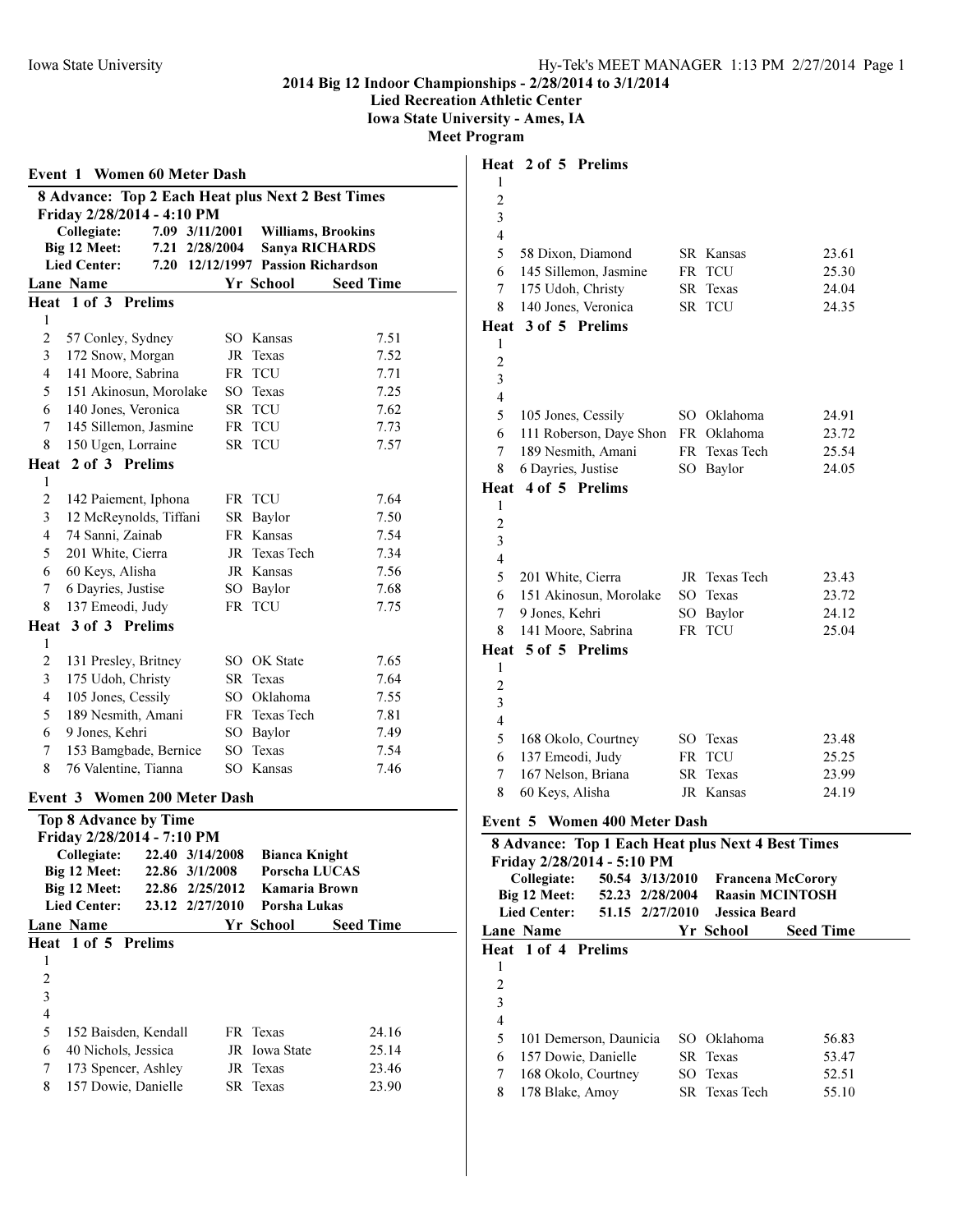Lied Recreation Athletic Center

Iowa State University - Ames, IA

| <b>Meet Program</b> |  |
|---------------------|--|
|---------------------|--|

|                         | Heat 2 of 4 Prelims(Event 5 Women 400 Meter Dash)                       |                                                |                    |
|-------------------------|-------------------------------------------------------------------------|------------------------------------------------|--------------------|
| 1                       |                                                                         |                                                |                    |
| $\overline{c}$          |                                                                         |                                                |                    |
| 3                       |                                                                         |                                                |                    |
| $\overline{4}$          |                                                                         |                                                |                    |
| 5                       | 139 Hall, Nefertari                                                     | JR TCU                                         | 57.38              |
| 6                       | 49 White, Kendra                                                        | JR Iowa State                                  | 54.11              |
| 7                       | 148 Terry, Tiffany                                                      | FR TCU                                         | 55.05              |
| 8                       | 173 Spencer, Ashley                                                     | JR Texas                                       | 52.33              |
|                         | Heat 3 of 4 Prelims                                                     |                                                |                    |
| 1                       |                                                                         |                                                |                    |
| $\overline{c}$          |                                                                         |                                                |                    |
| 3                       |                                                                         |                                                |                    |
| 4                       |                                                                         |                                                |                    |
| 5                       | 152 Baisden, Kendall                                                    | FR Texas                                       | 53.23              |
| 6                       | 14 Nichols, Alyssa<br>58 Dixon, Diamond                                 | SR Baylor                                      | 55.77              |
| 7<br>8                  | 143 Peters, Alexandria                                                  | SR Kansas<br>FR TCU                            | 53.25<br>56.47     |
| Heat                    | 4 of 4 Prelims                                                          |                                                |                    |
| 1                       |                                                                         |                                                |                    |
| $\overline{c}$          |                                                                         |                                                |                    |
| 3                       |                                                                         |                                                |                    |
| $\overline{4}$          |                                                                         |                                                |                    |
| 5                       | 67 Newell, Adriana                                                      | FR Kansas                                      | 56.55              |
| 6                       | 156 Dorner, Nia                                                         | FR Texas                                       | 55.15              |
| 7                       | 194 Rivers, Christen                                                    | JR Texas Tech                                  | 53.40              |
| 8                       | 167 Nelson, Briana                                                      | SR Texas                                       | 53.15              |
|                         |                                                                         |                                                |                    |
|                         |                                                                         |                                                |                    |
|                         | Event 7 Women 600 Yard Run                                              |                                                |                    |
|                         | <b>Top 8 Advance by Time</b>                                            |                                                |                    |
|                         | Friday 2/28/2014 - 4:30 PM                                              |                                                |                    |
|                         | Collegiate: 1:17.38 3/13/1982 Delisa Walton                             |                                                |                    |
|                         | Big 12 Meet:<br>1:19.16 2011<br><b>Lied Center:</b><br>1:17.89 2/2/2000 | <b>Kendra Chambers</b><br><b>Tanya Jarrett</b> |                    |
|                         | Lane Name                                                               | Yr School                                      | <b>Seed Time</b>   |
|                         | Heat 1 of 3 Prelims                                                     |                                                |                    |
| 1                       |                                                                         |                                                |                    |
| $\overline{2}$          |                                                                         |                                                |                    |
| 3                       |                                                                         |                                                |                    |
| 4                       |                                                                         |                                                |                    |
| 5                       | 211 Scherich, Alyssa                                                    | SO West Virginia                               | NΤ                 |
| 6                       | 52 Adams, Whitney                                                       | FR Kansas                                      | 1:21.75            |
| 7                       | 183 Grant, Shaelyn                                                      | FR Texas Tech                                  | 1:30.60            |
| 8                       | 29 Christensen, Dana                                                    | SR Iowa State                                  | 1:23.06            |
| Heat                    | 2 of 3 Prelims                                                          |                                                |                    |
| 1                       |                                                                         |                                                |                    |
| $\overline{\mathbf{c}}$ |                                                                         |                                                |                    |
| $\overline{\mathbf{3}}$ |                                                                         |                                                |                    |
| $\overline{4}$          | 149 Thomas, Briyanni                                                    | SR TCU                                         | NT                 |
| 5                       | 85 Matthews, Jordan                                                     | SO K-State                                     | 1:23.31            |
| 6                       | 19 Rhone, Raena                                                         | JR Baylor                                      | NT                 |
| 7<br>8                  | 80 Gamble, Tia<br>195 Roye-Speight, Monter                              | SO K-State<br>JR Texas Tech                    | 1:20.07<br>1:22.49 |

|   | Heat 3 of 3 Prelims    |               |         |
|---|------------------------|---------------|---------|
|   |                        |               |         |
| 2 |                        |               |         |
| 3 |                        |               |         |
| 4 |                        |               |         |
| 5 | 42 Okoro, Eseroghene   | SR Iowa State | 1:21.00 |
| 6 | 47 Shoeman, Krista     | JR Iowa State | 1:22.63 |
|   | 197 Tarver, Tiffany    | SO Texas Tech | 1:24.97 |
| 8 | 15 Nwachukwu, Michelle | SR Baylor     | NT      |
|   |                        |               |         |

# Event 9 Women 800 Meter Run

|                                                         | <b>8 Advance: Top 3 Each Heat plus Next 2 Best Times</b> |  |                    |                  |  |  |
|---------------------------------------------------------|----------------------------------------------------------|--|--------------------|------------------|--|--|
|                                                         | Friday 2/28/2014 - 6:30 PM                               |  |                    |                  |  |  |
|                                                         | Two alleys (4-4) if more than 6 runners                  |  |                    |                  |  |  |
|                                                         | One-turn stagger                                         |  |                    |                  |  |  |
|                                                         | Collegiate: 2:00.75 2/27/2005                            |  | <b>Nicole Cook</b> |                  |  |  |
|                                                         | Big 12 Meet: 2:06.27 2/24/2013                           |  | Natalja Piliusina  |                  |  |  |
| Lied Center: 2:04.43 3/5/2005<br>Lysaira Roman-Delvalle |                                                          |  |                    |                  |  |  |
|                                                         | Lane Name                                                |  | Yr School          | <b>Seed Time</b> |  |  |
|                                                         | Heat 1 of 2 Prelims                                      |  |                    |                  |  |  |
| 1                                                       | 121 Edwards, Kaela                                       |  | FR OK State        | 2:05.59          |  |  |
| $\overline{2}$                                          | 35 Lowry, Maryn                                          |  | FR Iowa State      | 2:13.92          |  |  |
| $\mathfrak{Z}$                                          | 44 Riley, Colleen                                        |  | SO Iowa State      | 2:16.11          |  |  |
| 4                                                       | 200 Waters, Caitlin                                      |  | SR Texas Tech      | 2:10.53          |  |  |
| 5                                                       | 117 Bobos, Mihaela                                       |  | SR OK State        | 2:13.75          |  |  |
| 6                                                       | 62 King, Rhavean                                         |  | SO Kansas          | 2:10.85          |  |  |
| 7                                                       | 130 Nichols, Clara                                       |  | SO OK State        | 2:06.56          |  |  |
| 8                                                       | 70 Rich, Maddy                                           |  | SR Kansas          | 2:17.99          |  |  |
|                                                         | Heat 2 of 2 Prelims                                      |  |                    |                  |  |  |
| 1                                                       | 81 Gaskin, Sonia                                         |  | SO K-State         | 2:06.95          |  |  |
| 2                                                       | 41 Okoro, Ejiroghene                                     |  | SR Iowa State      | 2:03.91          |  |  |
| 3                                                       | 25 Williams, Olicia                                      |  | SO Baylor          | 2:08.26          |  |  |
| 4                                                       | 17 Purtell, Jessica                                      |  | FR Baylor          | 2:12.77          |  |  |
| 5                                                       | 100 Codispodi, Marissa                                   |  | FR Oklahoma        | 2:14.55          |  |  |
| 6                                                       | 163 Hamilton, Mary Beth                                  |  | FR Texas           | 2:12.71          |  |  |
| 7                                                       | 135 Ball, Breanne                                        |  | SO TCU             | 2:15.29          |  |  |
| 8                                                       |                                                          |  |                    |                  |  |  |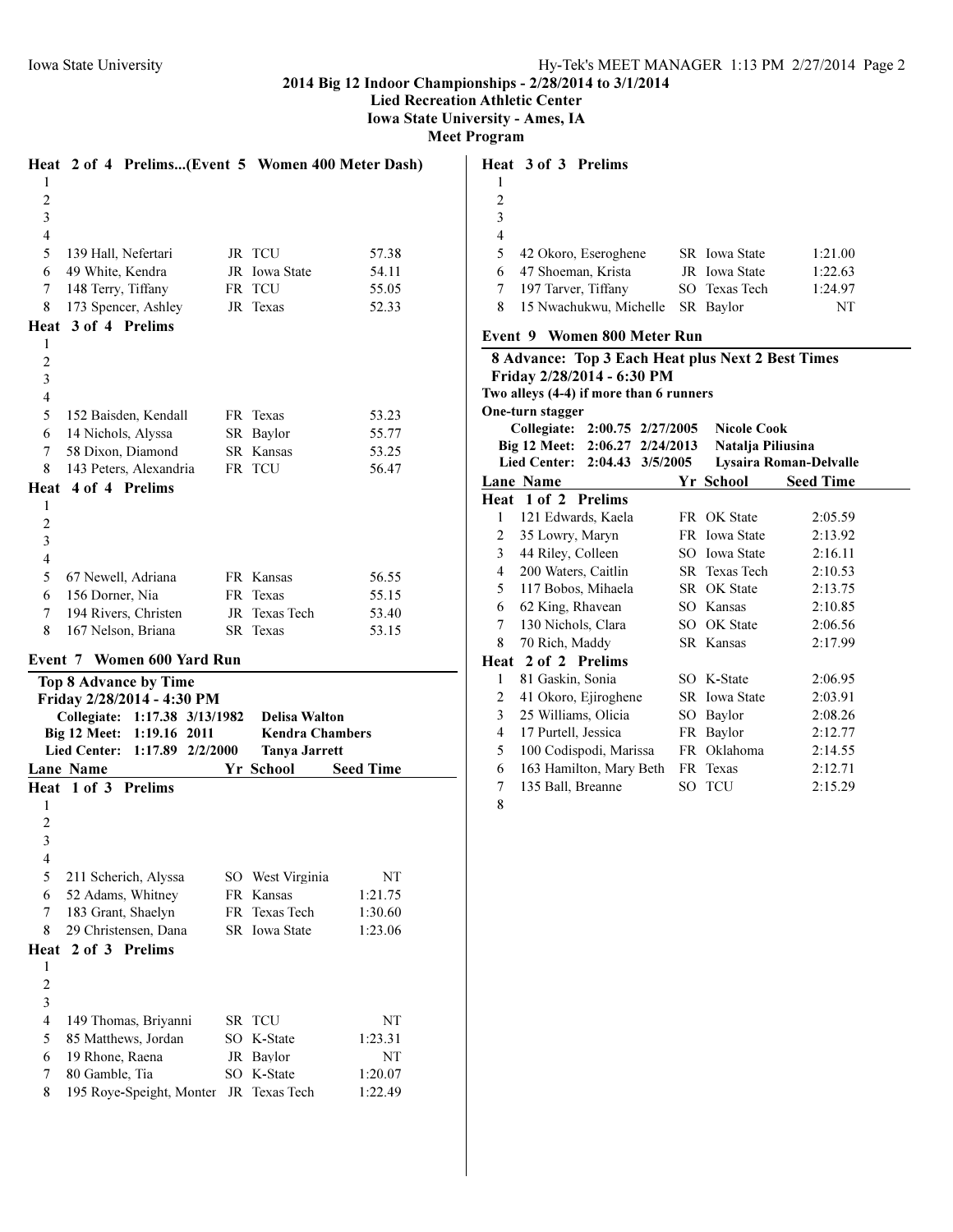Event 11 Women 1000 Meter Run

2014 Big 12 Indoor Championships - 2/28/2014 to 3/1/2014

Lied Recreation Athletic Center

Iowa State University - Ames, IA

Meet Program

| 8 Advance: Top 3 Each Heat plus Next 2 Best Times |                                                   |    |                         |                  |
|---------------------------------------------------|---------------------------------------------------|----|-------------------------|------------------|
| Friday 2/28/2014 - 5:50 PM                        |                                                   |    |                         |                  |
|                                                   | Two alleys (4-4) if more than 6 runners           |    |                         |                  |
|                                                   | One-turn stagger                                  |    |                         |                  |
|                                                   | Collegiate:<br>2:41.00 1/22/2011                  |    | <b>Kate Van Buskirk</b> |                  |
|                                                   | Big 12 Meet:<br>2:45.96 2005                      |    | <b>Ashley Patten</b>    |                  |
|                                                   | <b>Lied Center:</b><br>2:45.32<br>2/2/1991        |    | <b>Edith Nakiyingi</b>  |                  |
|                                                   | Lane Name                                         |    | Yr School               | <b>Seed Time</b> |
|                                                   | Heat 1 of 2 Prelims                               |    |                         |                  |
| $\mathbf{1}$                                      | 39 Nagle, Madison                                 |    | FR Iowa State           | 2:53.88          |
| $\overline{c}$                                    | 119 Camacho, Savannah                             |    | FR OK State             | 2:52.89          |
| 3                                                 | 204 Cashin, Amy                                   |    | FR West Virginia        | 2:54.25          |
| 4                                                 | 13 Montoya, Maggie                                |    | FR Baylor               | NT               |
| 5                                                 | 65 McKenna, Kelli                                 |    | SO Kansas               | 2:52.97          |
| 6                                                 | 45 Rotich, Perez                                  |    | FR Iowa State           | NT               |
| 7                                                 | 118 Boyert, Anna                                  |    | FR OK State             | 2:51.34          |
| 8                                                 |                                                   |    |                         |                  |
|                                                   | Heat 2 of 2 Prelims                               |    |                         |                  |
| $\mathbf{1}$                                      | 126 Hofmannova, Adela                             |    | JR OK State             | NΤ               |
| $\overline{c}$                                    | 2 Brown, Kristina                                 |    | SR Baylor               | NT               |
| 3                                                 | 73 Saggau, Lydia                                  |    | FR Kansas               | 2:53.63          |
| 4                                                 | 53 Baker, Nashia                                  |    | FR Kansas               | 2:56.31          |
| 5                                                 | 106 McKee, Kelsey                                 |    | FR Oklahoma             | 2:52.13          |
| 6                                                 | 187 McQuaid, Kelly                                | JR | Texas Tech              | 2:59.55          |
| 7                                                 | 79 Donnelly, Mary France: SO K-State              |    |                         | 2:53.48          |
| 8                                                 | 89 Stambolic, Marija                              |    | FR K-State              | 2:52.60          |
|                                                   |                                                   |    |                         |                  |
|                                                   | Event 13 Women 1 Mile Run                         |    |                         |                  |
|                                                   | 8 Advance: Top 3 Each Heat plus Next 2 Best Times |    |                         |                  |
|                                                   | Friday 2/28/2014 - 3:10 PM                        |    |                         |                  |
|                                                   | Double Waterfall Start (5-3)                      |    |                         |                  |
|                                                   | One-turn stagger                                  |    |                         |                  |
|                                                   | Collegiate:<br>4:25.91 2/28/2009                  |    | <b>Jenny Barringer</b>  |                  |
|                                                   | Big 12 Meet:<br>4:25.91 2/28/2009                 |    | <b>Jenny Barringer</b>  |                  |
|                                                   | <b>Lied Center:</b><br>4:34.54 3/6/2004           |    | <b>Amy Mortimer</b>     |                  |
|                                                   | Lane Name                                         |    | Yr School               | <b>Seed Time</b> |
|                                                   | Heat 1 of 2 Prelims                               |    |                         |                  |
| 1                                                 | 207 Martinelli, Sarah                             |    | SR West Virginia        | 4:47.13          |
| 2                                                 | 31 Gannon, Maggie                                 |    | JR Iowa State           | 4:49.83          |
| 3                                                 | 13 Montoya, Maggie                                |    | FR Baylor               | 4:44.93          |
| 4                                                 | 128 Kujawa, Kate                                  |    | SR OK State             | 5:04.54          |
| 5                                                 | 176 Ward, Connor                                  | JR | Texas                   | 5:03.41          |
| 6                                                 | 115 Williams, Molly                               | SR | Oklahoma                | 4:51.07          |

| 6 | 115 Williams, Molly | SR Oklahoma | 4:51.07 |
|---|---------------------|-------------|---------|
|   | 162 Hall, Marielle  | SR Texas    | 4:41.19 |

### Heat 2 of 2 Prelims

|   | 160 Grubb, Hannah       | FR Texas         | 5:12.76 |
|---|-------------------------|------------------|---------|
| 2 | 11 Kelly, Mariah        | JR Baylor        | 4:41.38 |
| 3 | 190 Nickle, Sharlene    | JR Texas Tech    | 4:48.63 |
|   | 4 217 Williams, Kelly   | SO West Virginia | 5:07.38 |
|   | 5 122 Glenn, Caileigh   | JR OK State      | 4:51.49 |
|   | 6 147 Terry, Patricia   | SR TCU           | 4:42.52 |
|   | 7 71 Richardson, Hannah | SO Kansas        | 4:48.59 |
| 8 | 30 Engelhardt, Heidi    | FR Iowa State    | 4:59.60 |

## Event 15 Women 3000 Meter Run

| Saturday 3/1/2014 - 4:20 PM   |                                            |    |                        |                  |  |
|-------------------------------|--------------------------------------------|----|------------------------|------------------|--|
| Double Waterfall Start (11-5) |                                            |    |                        |                  |  |
|                               | Row(s) of $16$                             |    |                        |                  |  |
|                               | 8:42.03 3/14/2009<br>Collegiate:           |    | <b>Jenny Barringer</b> |                  |  |
|                               | Big 12 Meet:<br>9:09.43 2009               |    | <b>Sally KIPYEGO</b>   |                  |  |
|                               | <b>Lied Center:</b><br>8:56.09<br>2/9/2013 |    | Lisa Koll              |                  |  |
|                               | <b>Lane Name</b>                           |    | Yr School              | <b>Seed Time</b> |  |
|                               | Section 1 of 2<br><b>Finals</b>            |    |                        |                  |  |
| 1                             | 61 Kilwein, Kyra                           |    | SR Kansas              | 10:13.23         |  |
| $\overline{2}$                | 43 Olson, Bethany                          |    | <b>SR</b> Iowa State   | 10:25.00         |  |
| 3                             | 218 Yuan, Megan                            |    | FR West Virginia       | NT               |  |
| $\overline{4}$                | 28 Buenneke, Anna                          |    | <b>SR</b> Iowa State   | 9:58.93          |  |
| 5                             | 128 Kujawa, Kate                           |    | SR OK State            | 9:55.58          |  |
| 6                             | 171 Siebert, Megan                         |    | JR Texas               | 9:50.94          |  |
| 7                             | 210 Plombon, Savanna                       |    | SO West Virginia       | NT               |  |
| 8                             | 124 Helms, Emily                           | FR | OK State               | 10:03.00         |  |
| 9                             | 94 Wedekind, Morgan                        |    | FR K-State             | 9:55.40          |  |
| 10                            | 163 Hamilton, Mary Beth                    |    | FR Texas               | NT               |  |
| 11                            | 176 Ward, Connor                           | JR | Texas                  | 9:51.70          |  |
| 12                            | 23 Thomas, Peyton                          |    | FR Baylor              | 9:58.08          |  |
| 13                            | 108 Perry, Bryce                           |    | FR Oklahoma            | NT               |  |
| 14                            | 122 Glenn, Caileigh                        |    | JR OK State            | NT               |  |
| 15                            | 71 Richardson, Hannah                      |    | SO Kansas              | 10:11.78         |  |
| 16                            | 179 Caro, Jocelyn                          |    | FR Texas Tech          | 9:51.44          |  |
| 17                            | 32 Henson, Kristen                         |    | FR Iowa State          | 10:27.14         |  |
| 18                            | 169 Perez, Alaina                          |    | JR Texas               | 10:08.05         |  |
| 19                            | 37 McDowell, Taylor                        |    | FR Iowa State          | 10:02.29         |  |
| 20                            | 118 Boyert, Anna                           |    | FR OK State            | NT               |  |
| 21                            | 126 Hofmannova, Adela                      |    | JR OK State            | NT               |  |
| 22                            | 45 Rotich, Perez                           |    | FR Iowa State          | NT               |  |
| 23                            | 134 Zenkeviciute, Gintare                  |    | FR OK State            | 9:54.54          |  |
| 24                            | 31 Gannon, Maggie                          |    | JR Iowa State          | NT               |  |
| 25                            | 11 Kelly, Mariah                           |    | JR Baylor              | NT               |  |
| 26                            | 116 Baker, Natalie                         |    | FR OK State            | 10:05.28         |  |
| 27                            | 186 Livergood, Madeline                    |    | SO Texas Tech          | 10:24.90         |  |
| 28                            | 79 Donnelly, Mary France: SO K-State       |    |                        | NT               |  |
| 29                            | 158 Ervin, Kaleigh                         | FR | Texas                  | 10:24.07         |  |
| 30                            | 204 Cashin, Amy                            |    | FR West Virginia       | NT               |  |
| 31                            | 97 Ariaza, Elena                           | FR | Oklahoma               | 9:53.24          |  |
| 32                            | 129 Martinez, Janelle                      |    | SO OK State            | 9:59.02          |  |
| 33                            | 212 Scott, Sydney                          | FR | West Virginia          | NT               |  |
| 34                            | 165 Marches, Brittany                      | JR | Texas                  | 9:47.85          |  |
| 35                            | 215 Szabat, Paige                          | FR | West Virginia          | NT               |  |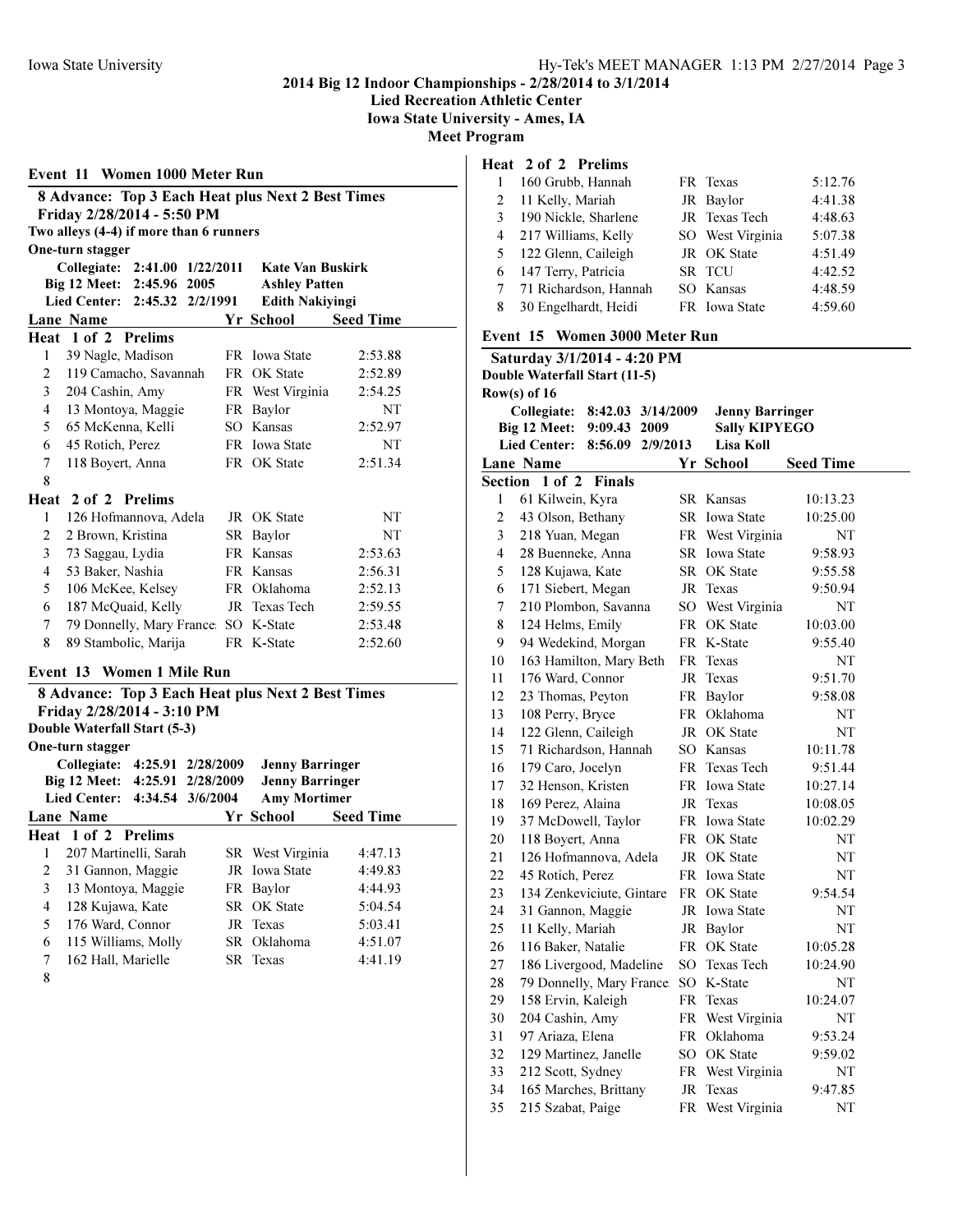Lied Recreation Athletic Center

Iowa State University - Ames, IA

Meet Program

# Section 2 of 2 Finals...(Event 15 Women 3000 Meter Run)

| 1  | 174 Sutherland, Sara    | SR Texas             | 9:10.54 |
|----|-------------------------|----------------------|---------|
| 2  | 115 Williams, Molly     | SR Oklahoma          | 9:37.72 |
| 3  | 13 Montoya, Maggie      | FR Baylor            | 9:41.68 |
| 4  | 26 Bluske, Samantha     | <b>SR</b> Iowa State | 9:32.86 |
| 5  | 5 Davis, Alex           | FR Baylor            | 9:44.22 |
| 6  | 162 Hall, Marielle      | SR Texas             | 9:28.24 |
| 7  | 147 Terry, Patricia     | SR TCU               | 9:32.35 |
| 8  | 55 Becker, Natalie      | SR Kansas            | 9:40.86 |
| 9  | 166 Mickle, Olivia      | SR Texas             | 9:41.23 |
| 10 | 92 Tresch, Martina      | SR K-State           | 9:35.89 |
| 11 | 8 Johnson, Rachel       | JR Baylor            | 9:08.36 |
| 12 | 27 Brown, Bethanie      | <b>FR</b> Iowa State | 9:25.01 |
| 13 | 123 Helle, Kristine     | FR OK State          | 9:32.01 |
| 14 | 190 Nickle, Sharlene    | JR Texas Tech        | 9:38.95 |
| 15 | 127 Juodeskaite, Monika | SO OK State          | 9:17.37 |
| 16 | 38 Moen, Katy           | JR Iowa State        | 9:41.03 |
|    |                         |                      |         |

# Event 17 Women 5000 Meter Run

|                | Friday 2/28/2014 - 7:50 PM                           |     |                    |                  |  |  |
|----------------|------------------------------------------------------|-----|--------------------|------------------|--|--|
|                | Double Waterfall Start (11-5)                        |     |                    |                  |  |  |
|                | 16 runners max per row                               |     |                    |                  |  |  |
|                | Collegiate: 15:14.18 3/12/2004                       |     | <b>Kim Smith</b>   |                  |  |  |
|                | Big 12 Meet: 15:50.20 2/24/2012                      |     | <b>Betsy Saina</b> |                  |  |  |
|                | Lied Center: 15:21.66 2/9/2013<br><b>Betsy Saina</b> |     |                    |                  |  |  |
|                | Lane Name                                            |     | Yr School          | <b>Seed Time</b> |  |  |
|                | Section 1 of 1 Finals                                |     |                    |                  |  |  |
| 1              | 123 Helle, Kristine                                  |     | FR OK State        | NT               |  |  |
| 2              | 26 Bluske, Samantha                                  |     | SR Iowa State      | 16:35.17         |  |  |
| 3              | 23 Thomas, Peyton                                    |     | FR Baylor          | 17:13.04         |  |  |
| $\overline{4}$ | 92 Tresch, Martina                                   |     | SR K-State         | 16:42.53         |  |  |
| 5              | 171 Siebert, Megan                                   |     | JR Texas           | 16:51.12         |  |  |
| 6              | 97 Ariaza, Elena                                     |     | FR Oklahoma        | NT               |  |  |
| 7              | 186 Livergood, Madeline                              |     | SO Texas Tech      | 18:19.41         |  |  |
| 8              | 158 Ervin, Kaleigh                                   |     | FR Texas           | NT               |  |  |
| 9              | 166 Mickle, Olivia                                   |     | <b>SR</b> Texas    | 16:20.07         |  |  |
| 10             | 179 Caro, Jocelyn                                    | FR. | Texas Tech         | 17:04.69         |  |  |
| 11             | 38 Moen, Katy                                        | JR  | <b>Iowa State</b>  | NT               |  |  |
| 12             | 160 Grubb, Hannah                                    |     | FR Texas           | NT               |  |  |
| 13             | 61 Kilwein, Kyra                                     |     | SR Kansas          | 17:23.69         |  |  |
| 14             | 134 Zenkeviciute, Gintare                            |     | FR OK State        | NT               |  |  |
| 15             | 27 Brown, Bethanie                                   |     | FR Iowa State      | NT               |  |  |
| 16             | 5 Davis, Alex                                        |     | FR Baylor          | 17:05.96         |  |  |

# Event 19 Women 60 Meter Hurdles 8 Advance: Top 3 Each Heat plus Next 2 Best Times Friday 2/28/2014 - 3:50 PM<br>Collegiate: 7.78 1/11/2 Collegiate: 7.78 1/11/2013 Brianna Rollins Big 12 Meet: 7.92 3/10/2006 Priscilla LOPES<br>Lied Center: 8.05 2/27/2010 Gabby Mayo  $8.05$  2/27/2010 Lane Name Yr School Seed Time Heat 1 of 2 Prelims 181 Coley, Kayla FR Texas Tech 8.85 82 Hart, Angela SR K-State 8.83 10 Jordan, Taije SO Baylor 8.45 5 113 Tamez-Reyna, Georgin SO Oklahoma 8.65 93 Twiss, Erica JR K-State 8.24 138 Flannigan, Makaila FR TCU 8.61 8 12 McReynolds, Tiffani SR Baylor 8.05 Heat 2 of 2 Prelims 192 Pledger, Le'Tristan SO Texas Tech 8.09 183 Grant, Shaelyn FR Texas Tech 9.26 48 Storm, Kaci FR Iowa State 9.05 77 Vollmer, Lindsay JR Kansas 8.45 103 Haggerty, Olivia FR Oklahoma 8.68 196 Stewart, Shanice SO Texas Tech 8.51 86 Mbeng, Merryl SR K-State 8.66

8 172 Snow, Morgan JR Texas 8.23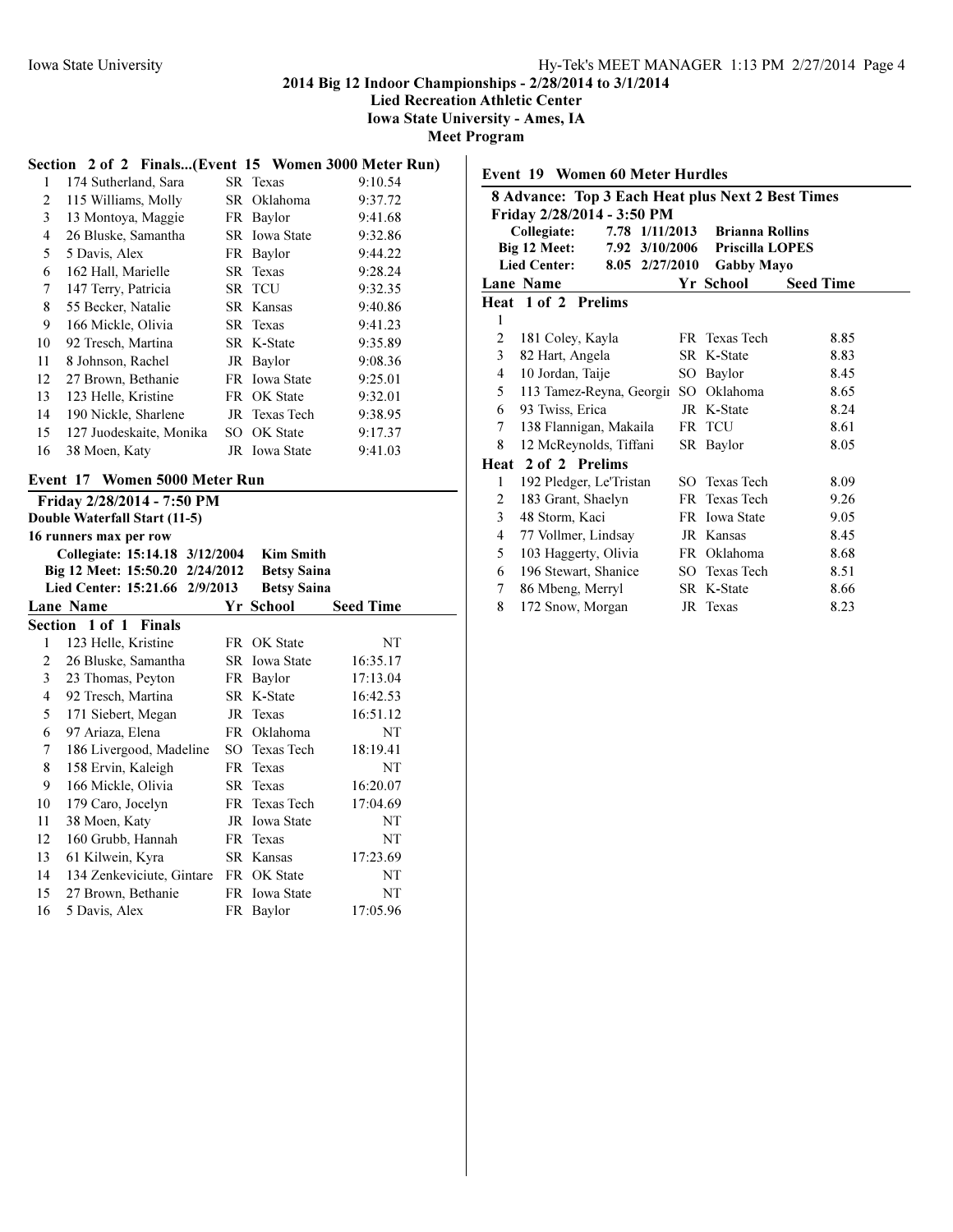Lied Recreation Athletic Center

Iowa State University - Ames, IA

Meet Program  $\mathbf{I}$ 

|                                                                                                                                                                                                                                   | Event 21<br><b>Women 4x400 Meter Relay</b> |                               |  |  |  |  |                |                          |                           |
|-----------------------------------------------------------------------------------------------------------------------------------------------------------------------------------------------------------------------------------|--------------------------------------------|-------------------------------|--|--|--|--|----------------|--------------------------|---------------------------|
|                                                                                                                                                                                                                                   | Saturday 3/1/2014 - 5:10 PM                |                               |  |  |  |  |                |                          |                           |
|                                                                                                                                                                                                                                   | 5 fastest times in last heat               |                               |  |  |  |  |                |                          |                           |
| Collegiate: 3:27.66 3/15/2003<br>K. Downer, R. McIntosh, M. Robinson, S. Richards<br>Big 12 Meet:<br>3:31.36 2/25/2012<br><b>Kansas</b><br>D Morris, P Daniels, T Washington, D Dixon<br>Lied Center: 3:31.87 3/6/2004<br>Wyoming |                                            |                               |  |  |  |  |                |                          |                           |
|                                                                                                                                                                                                                                   |                                            |                               |  |  |  |  |                | Lane Team                | Relay<br><b>Seed Time</b> |
|                                                                                                                                                                                                                                   |                                            |                               |  |  |  |  |                | Section 1 of 2<br>Finals |                           |
|                                                                                                                                                                                                                                   |                                            |                               |  |  |  |  | 1              |                          |                           |
|                                                                                                                                                                                                                                   |                                            |                               |  |  |  |  | $\overline{c}$ |                          |                           |
| 3                                                                                                                                                                                                                                 |                                            |                               |  |  |  |  |                |                          |                           |
| 4                                                                                                                                                                                                                                 | Oklahoma                                   | NΤ                            |  |  |  |  |                |                          |                           |
|                                                                                                                                                                                                                                   | 1) 98 Arrey, Ebanga SO                     | 2) 105 Jones, Cessily SO      |  |  |  |  |                |                          |                           |
|                                                                                                                                                                                                                                   | 3) 103 Haggerty, Olivia FR                 | 4) 111 Roberson, Daye Shon FI |  |  |  |  |                |                          |                           |
| 5                                                                                                                                                                                                                                 | <b>TCU</b>                                 | 3:44.89                       |  |  |  |  |                |                          |                           |
|                                                                                                                                                                                                                                   | 1) 148 Terry, Tiffany FR                   | 2) 149 Thomas, Briyanni SR    |  |  |  |  |                |                          |                           |
|                                                                                                                                                                                                                                   | 3) 136 Caldwell, Ashle JR                  | 4) 143 Peters, Alexandria FR  |  |  |  |  |                |                          |                           |
| 6                                                                                                                                                                                                                                 | Kansas                                     | 3:41.18                       |  |  |  |  |                |                          |                           |
|                                                                                                                                                                                                                                   | 1) 52 Adams, Whitney FR                    | 2) 67 Newell, Adriana FR      |  |  |  |  |                |                          |                           |
|                                                                                                                                                                                                                                   | 3) 58 Dixon, Diamond SR                    | 4) 62 King, Rhavean SO        |  |  |  |  |                |                          |                           |
| 7                                                                                                                                                                                                                                 | OK State                                   | 3:50.00                       |  |  |  |  |                |                          |                           |
|                                                                                                                                                                                                                                   | 1) 117 Bobos, Mihaela SR                   | 2) 126 Hofmannova, Adela JR   |  |  |  |  |                |                          |                           |
|                                                                                                                                                                                                                                   | 3) 130 Nichols, Clara SO                   | 4) 122 Glenn, Caileigh JR     |  |  |  |  |                |                          |                           |
| 8                                                                                                                                                                                                                                 | West Virginia                              | 3:52.53                       |  |  |  |  |                |                          |                           |
|                                                                                                                                                                                                                                   | 1) 203 Barreto, Jenna JR                   | 2) 216 Welker, Bria FR        |  |  |  |  |                |                          |                           |
|                                                                                                                                                                                                                                   | 3) 205 D'Egidio, Christa SO                | 4) 211 Scherich, Alyssa SO    |  |  |  |  |                |                          |                           |
|                                                                                                                                                                                                                                   | Section 2 of 2 Finals                      |                               |  |  |  |  |                |                          |                           |
| 1                                                                                                                                                                                                                                 |                                            |                               |  |  |  |  |                |                          |                           |
| $\overline{c}$                                                                                                                                                                                                                    |                                            |                               |  |  |  |  |                |                          |                           |
| 3                                                                                                                                                                                                                                 |                                            |                               |  |  |  |  |                |                          |                           |
| 4                                                                                                                                                                                                                                 | <b>Iowa State</b>                          | 3:39.25                       |  |  |  |  |                |                          |                           |
|                                                                                                                                                                                                                                   | 1) 49 White, Kendra JR                     | 2) 42 Okoro, Eseroghene SR    |  |  |  |  |                |                          |                           |
|                                                                                                                                                                                                                                   | 3) 29 Christensen, Dana SR                 | 4) 47 Shoeman, Krista JR      |  |  |  |  |                |                          |                           |
| 5                                                                                                                                                                                                                                 | <b>Texas Tech</b>                          | 3:34.12                       |  |  |  |  |                |                          |                           |
|                                                                                                                                                                                                                                   | 1) 178 Blake, Amoy SR                      | 2) 194 Rivers, Christen JR    |  |  |  |  |                |                          |                           |
|                                                                                                                                                                                                                                   | 3) 201 White, Cierra JR                    | 4) 195 Roye-Speight, Montenae |  |  |  |  |                |                          |                           |
| 6                                                                                                                                                                                                                                 | Texas                                      | 3:30.12                       |  |  |  |  |                |                          |                           |
|                                                                                                                                                                                                                                   | 1) 167 Nelson, Briana SR                   | 2) 168 Okolo, Courtney SO     |  |  |  |  |                |                          |                           |
|                                                                                                                                                                                                                                   | 3) 152 Baisden, Kendall FR                 | 4) 173 Spencer, Ashley JR     |  |  |  |  |                |                          |                           |
| 7                                                                                                                                                                                                                                 | <b>Baylor</b>                              | 3:37.53                       |  |  |  |  |                |                          |                           |
|                                                                                                                                                                                                                                   | 1) 14 Nichols, Alyssa SR                   | 2) 19 Rhone, Raena JR         |  |  |  |  |                |                          |                           |
|                                                                                                                                                                                                                                   | 3) 25 Williams, Olicia SO                  | 4) 15 Nwachukwu, Michelle SF  |  |  |  |  |                |                          |                           |
| 8                                                                                                                                                                                                                                 | K-State                                    | 3:37.96                       |  |  |  |  |                |                          |                           |
|                                                                                                                                                                                                                                   | 1) 81 Gaskin, Sonia SO                     | 2) 93 Twiss, Erica JR         |  |  |  |  |                |                          |                           |
|                                                                                                                                                                                                                                   | 3) 80 Gamble, Tia SO                       | 4) 84 Kolmer, Sarah JR        |  |  |  |  |                |                          |                           |
|                                                                                                                                                                                                                                   |                                            |                               |  |  |  |  |                |                          |                           |
|                                                                                                                                                                                                                                   |                                            |                               |  |  |  |  |                |                          |                           |

|                                | <b>Event 23 Women Distance Medley</b>     |                              |  |  |  |  |
|--------------------------------|-------------------------------------------|------------------------------|--|--|--|--|
|                                | Friday 2/28/2014 - 8:40 PM                |                              |  |  |  |  |
|                                | Double Waterfall Start (6-4)              |                              |  |  |  |  |
| Collegiate: 10:50.98 3/13/2009 |                                           |                              |  |  |  |  |
|                                | P Wright, B Jones, C Price, S Bowman      |                              |  |  |  |  |
|                                | Big 12 Meet: 11:09.67 2011                | Oklahoma State               |  |  |  |  |
|                                | <b>Lied Center: 11:06.87</b><br>2/14/2014 | Duke                         |  |  |  |  |
|                                | A Banks, E Kerpon, H Meier, A Huth        |                              |  |  |  |  |
|                                | <b>Lane Team</b>                          | Relay<br><b>Seed Time</b>    |  |  |  |  |
|                                | Section 1 of 1<br>Finals                  |                              |  |  |  |  |
| 1                              | Oklahoma                                  | 12:02.23                     |  |  |  |  |
|                                | 1) 106 McKee, Kelsey FR                   | 2) 101 Demerson, Daunicia SO |  |  |  |  |
|                                | 3) 100 Codispodi, Marissa FR              | 4) 108 Perry, Bryce FR       |  |  |  |  |
| 2                              | Texas                                     | 11:22.16                     |  |  |  |  |
|                                | 1) 155 Burford, Katie FR                  | 2) 156 Dorner, Nia FR        |  |  |  |  |
|                                | 3) 163 Hamilton, Mary Beth FF             | 4) 165 Marches, Brittany JR  |  |  |  |  |
| 3                              | Baylor                                    | 11:28.25                     |  |  |  |  |
|                                | 1) 11 Kelly, Mariah JR                    | 2) 19 Rhone, Raena JR        |  |  |  |  |
|                                | 3) 25 Williams, Olicia SO                 | 4) 8 Johnson, Rachel JR      |  |  |  |  |
| 4                              | West Virginia                             | 11:45.00                     |  |  |  |  |
|                                | 1) 207 Martinelli, Sarah SR               | 2) 216 Welker, Bria FR       |  |  |  |  |
|                                | 3) 204 Cashin, Amy FR                     | 4) 206 Kerekes, Brianna SO   |  |  |  |  |
| 5                              | <b>Iowa State</b>                         | 11:11.93                     |  |  |  |  |
|                                | 1) 31 Gannon, Maggie JR                   | 2) 49 White, Kendra JR       |  |  |  |  |
|                                | 3) 45 Rotich, Perez FR                    | 4) 41 Okoro, Ejiroghene SR   |  |  |  |  |
| 6                              | <b>Texas Tech</b>                         | 11:56.32                     |  |  |  |  |
|                                | 1) 177 Archer, McKenzie SO                | 2) 178 Blake, Amoy SR        |  |  |  |  |
|                                | 3) 200 Waters, Caitlin SR                 | 4) 190 Nickle, Sharlene JR   |  |  |  |  |
| 7                              | OK State                                  | NT                           |  |  |  |  |
|                                | 1) 127 Juodeskaite, Monika SO             | 2) 119 Camacho, Savannah FR  |  |  |  |  |
|                                | 3) 121 Edwards, Kaela FR                  | 4) 117 Bobos, Mihaela SR     |  |  |  |  |
| 8                              | K-State                                   | 11:57.99                     |  |  |  |  |
|                                | 1) 79 Donnelly, Mary Frances S            | 2) 82 Hart, Angela SR        |  |  |  |  |
|                                | 3) 90 Taylor, Marie FR                    | 4) 94 Wedekind, Morgan FR    |  |  |  |  |
| 9                              | Kansas                                    | 11:14.63                     |  |  |  |  |
|                                | 1) 71 Richardson, Hannah SO               | 2) 67 Newell, Adriana FR     |  |  |  |  |
|                                | 3) 65 McKenna, Kelli SO                   | 4) 55 Becker, Natalie SR     |  |  |  |  |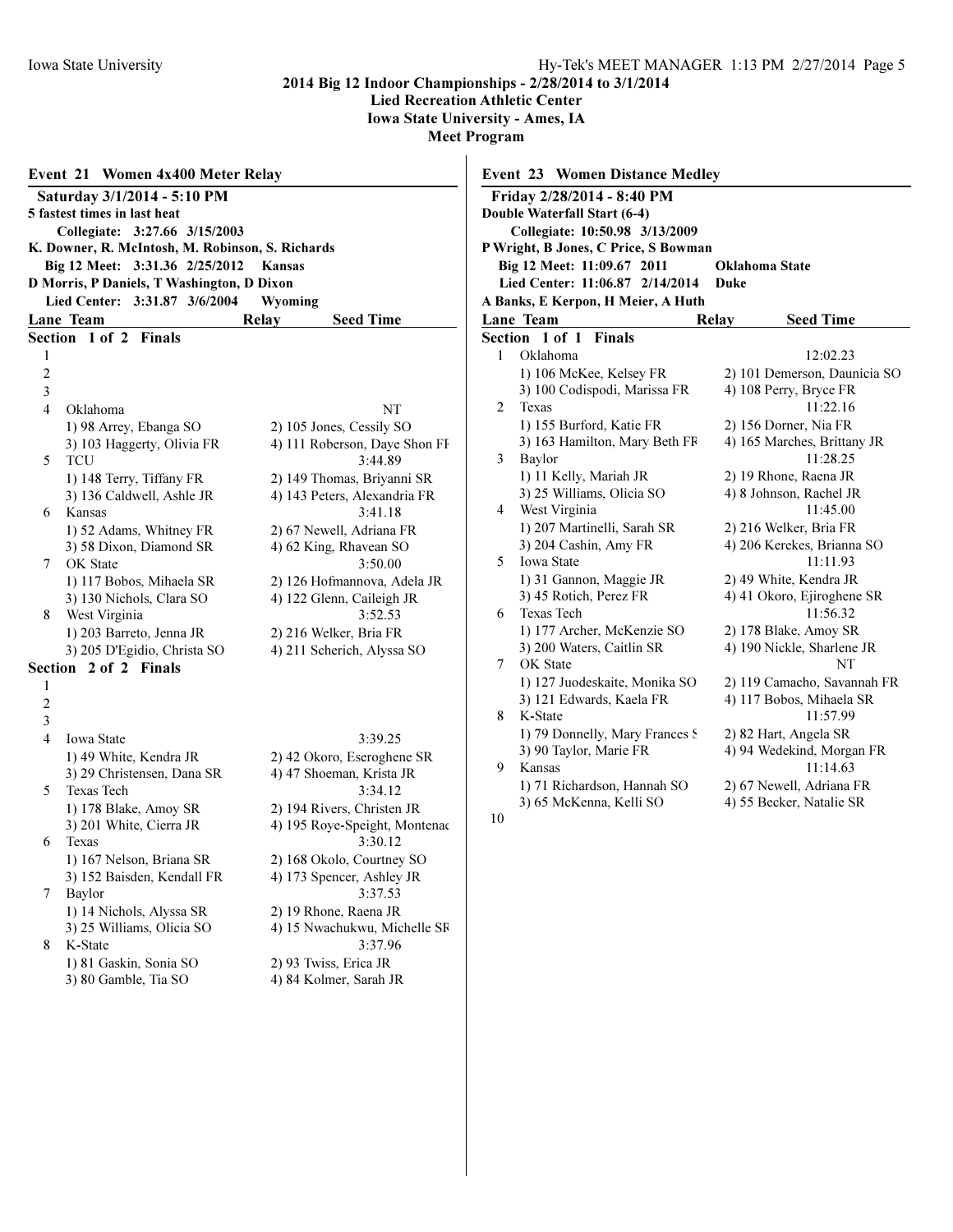Lied Recreation Athletic Center

Iowa State University - Ames, IA

**Meet Prog** 

|                                                          | Prog: 1.65-1.70-1.75-1.80-1.83-1.86 +3cm<br>Five-Alive until fewer than 9 remain |                     |                                 |                   |  |  |
|----------------------------------------------------------|----------------------------------------------------------------------------------|---------------------|---------------------------------|-------------------|--|--|
| The "one-hour" rule (NCAA 6.1.10) will be used           |                                                                                  |                     |                                 |                   |  |  |
| 1.98m 3/13/2009<br><b>Destinee Hooker</b><br>Collegiate: |                                                                                  |                     |                                 |                   |  |  |
|                                                          | Big 12 Meet:                                                                     |                     | 1.93m 2/28/2009 Destinee Hooker |                   |  |  |
|                                                          | <b>Lied Center:</b>                                                              | $1.93m$ $2/13/2009$ | <b>Elizabeth Patterson</b>      |                   |  |  |
| Pos                                                      | <b>Name</b>                                                                      |                     | Yr School                       | <b>Seed Mark</b>  |  |  |
|                                                          | Flight 1 of 1 Finals                                                             |                     |                                 |                   |  |  |
| 1                                                        | 77 Vollmer, Lindsay                                                              |                     | JR Kansas                       | 1.81m             |  |  |
| $\overline{c}$                                           | 87 Proteau, Rachel                                                               |                     | FR K-State                      | 1.76m             |  |  |
| 3                                                        | 214 Stone, Hannah                                                                |                     | SO West Virginia                | 1.73m             |  |  |
| $\overline{4}$                                           | 208 McBeam, Marsielle                                                            |                     | SO West Virginia                | 1.72m             |  |  |
| 5                                                        | 4 Cook, Lauren                                                                   |                     | JR Baylor                       | 1.77m             |  |  |
| 6                                                        | 198 Thompson, Natalie                                                            |                     | SO Texas Tech                   | 1.69m             |  |  |
| 7                                                        | 91 Treasure, Alyx                                                                |                     | JR K-State                      | 1.83 <sub>m</sub> |  |  |
| 8                                                        | 50 Willms, Hannah                                                                |                     | JR Iowa State                   | 1.70 <sub>m</sub> |  |  |
| 9                                                        | 78 Barnes, Joslyn                                                                |                     | JR K-State                      | 1.77m             |  |  |
| 10                                                       | 68 O'Brien, Colleen                                                              |                     | JR Kansas                       | 1.77m             |  |  |
| 11                                                       | 51 Woelber, Bree                                                                 |                     | SO Iowa State                   | 1.69m             |  |  |
| 12                                                       | 21 Schultz, Kaylyn                                                               |                     | SO Baylor                       | 1.67m             |  |  |
| 13                                                       | 36 McCoy, Kelly                                                                  |                     | JR Iowa State                   | 1.73m             |  |  |
| 14                                                       | 154 Briscoe, Shanay                                                              |                     | SR Texas                        | 1.82 <sub>m</sub> |  |  |
| 15                                                       | 191 Palu, Michaela                                                               |                     | JR Texas Tech                   | 1.73m             |  |  |
| 16                                                       | 69 Pickell, Grace                                                                |                     | FR Kansas                       | 1.71 <sub>m</sub> |  |  |
| <b>Event 27 Women Pole Vault</b>                         |                                                                                  |                     |                                 |                   |  |  |

The "one-hour" rule (NCAA 6.1.10) will be used Collegiate: 4.55m 2/25/2012 Tina Sutej Big 12 Meet: 4.37m 2011 Natalie Willer<br>Lied Center: 4.40m B. Eveland/K. 4.40m B. Eveland/K. Hutson Pos Name Yr School Seed Mark Flight 1 of 1 Finals 1 202 Wood, Blake FR Texas Tech 3.63m 2 107 Nichols, Morgan SR Oklahoma 3.72m 3 213 Shelar, Katlyn SR West Virginia 3.98m 4 199 Timmons, Reece FR Texas Tech 3.80m 5 182 Cook, Haley SO Texas Tech 3.90m 6 170 Petrillose, Kaitlin SO Texas 4.45m 7 54 Bartnovskaya, Natalia SR Kansas 4.32m 8 112 Savage, Emily FR Oklahoma 3.72m 9 164 Harwig, Anne SO Texas 3.60m 10 161 Gullo, Alyssa FR Texas 3.60m 11 59 House, Jamie JR Kansas 3.75m 12 18 Rhodes, Annie FR Baylor 4.03m

13 72 Row, Abby SR Kansas 3.65m

|                | <b>Event 29 Women Long Jump</b><br>Friday 2/28/2014 - 4:00 PM |                   |                         |                   |
|----------------|---------------------------------------------------------------|-------------------|-------------------------|-------------------|
|                | 8 Competitors, plus ties, will qualify for the final          |                   |                         |                   |
|                | Collegiate:                                                   | 6.91m $2/23/2002$ | <b>Elva Goulbourne</b>  |                   |
|                | Big 12 Meet:                                                  | 6.59m 2/23/2013   | <b>Francine Simpson</b> |                   |
|                | <b>Lied Center:</b>                                           | 6.62m 3/6/1998    | <b>Shunta Rose</b>      |                   |
| Pos            | Name                                                          |                   | Yr School               | <b>Seed Mark</b>  |
| Flight         | $1$ of $2$<br><b>Finals</b>                                   |                   |                         |                   |
| 1              | 185 Latham, Viershanie                                        |                   | FR Texas Tech           | 5.64m             |
| $\overline{2}$ | 125 Highsmith, Jordan                                         |                   | SO OK State             | 5.64m             |
| 3              | 3 Charbonnet, Justine                                         |                   | SR Baylor               | 5.31 <sub>m</sub> |
| $\overline{4}$ | 193 Revell, Paetyn                                            |                   | FR Texas Tech           | 5.73m             |
| 5              | 144 Robinson, Anna                                            |                   | FR TCU                  | 5.66m             |
| 6              | 104 Henry, Aatiyah                                            |                   | FR Oklahoma             | 5.49m             |
| 7              | 189 Nesmith, Amani                                            |                   | FR Texas Tech           | 5.39m             |
| 8              | 138 Flannigan, Makaila                                        |                   | FR TCU                  | 5.58m             |
| 9              |                                                               |                   |                         |                   |
| 10             |                                                               |                   |                         |                   |
| 11             |                                                               |                   |                         |                   |
| 12             |                                                               |                   |                         |                   |
|                | Flight 2 of 2 Finals                                          |                   |                         |                   |
| 1              | 93 Twiss, Erica                                               |                   | JR K-State              | 6.12m             |
| $\overline{2}$ | 192 Pledger, Le'Tristan                                       |                   | SO Texas Tech           | 6.32m             |
| 3              | 150 Ugen, Lorraine                                            |                   | SR TCU                  | 6.42m             |
| $\overline{4}$ | 83 Kelly, Alyssa                                              |                   | SO K-State              | 5.77m             |
| 5              | 184 Jackson, Gionna                                           |                   | SO Texas Tech           | 5.86m             |
| 6              | 57 Conley, Sydney                                             |                   | SO Kansas               | 6.25m             |
| 7              | 209 Nesbit, Stormy                                            |                   | SR West Virginia        | 5.84m             |
| 8              | 196 Stewart, Shanice                                          |                   | SO Texas Tech           | 6.30m             |
| 9              | 86 Mbeng, Merryl                                              |                   | SR K-State              | 5.85m             |
| 10             |                                                               |                   |                         |                   |
| 11             |                                                               |                   |                         |                   |
| 12             |                                                               |                   |                         |                   |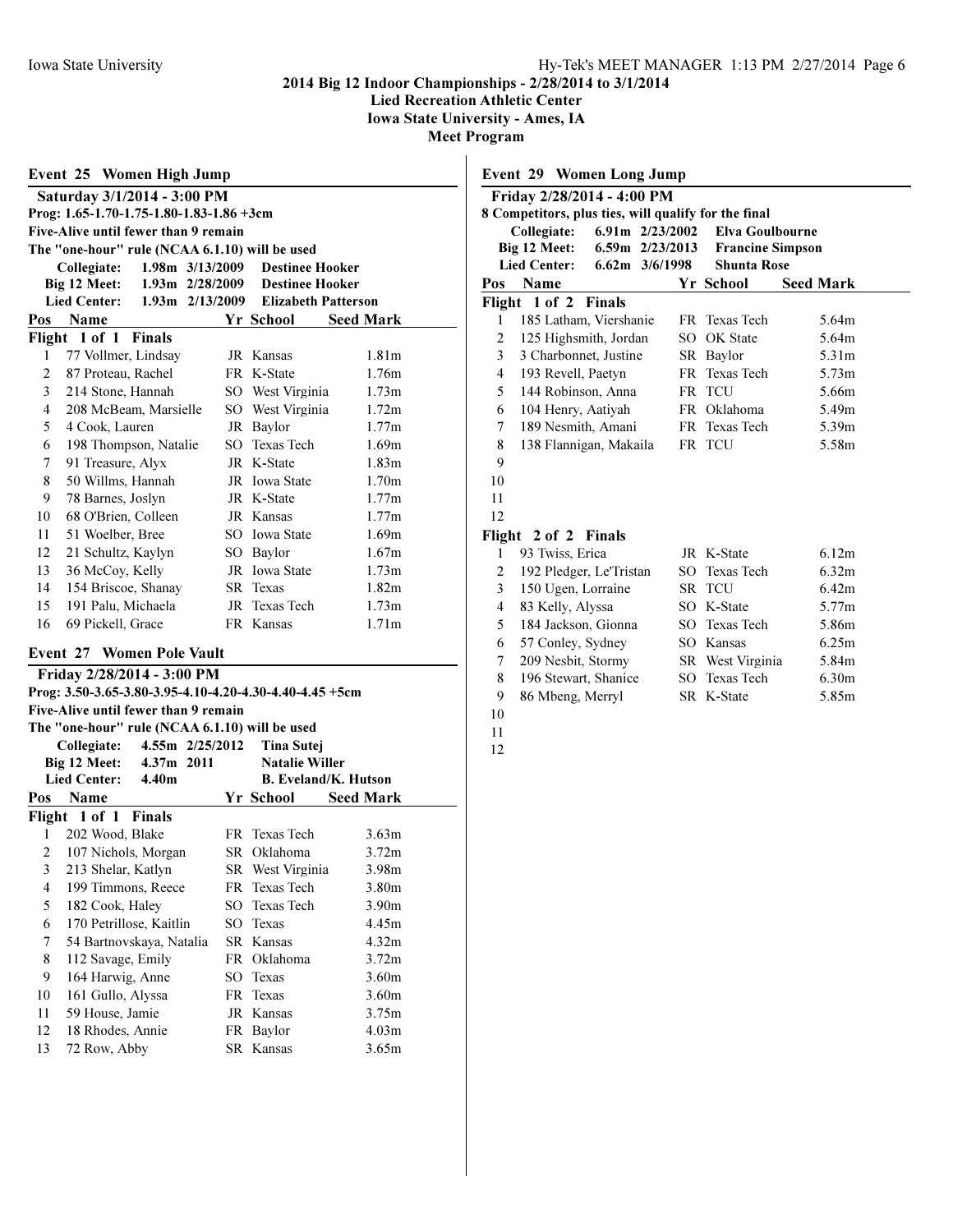Lied Recreation Athletic Center

Iowa State University - Ames, IA

Meet Program

3

5

7 8

| Event 31 Women Triple Jump     |                                                      |                  |  |                      |                                              |                    |  |
|--------------------------------|------------------------------------------------------|------------------|--|----------------------|----------------------------------------------|--------------------|--|
| Saturday 3/1/2014 - 12:00 PM   |                                                      |                  |  |                      |                                              |                    |  |
|                                | 8 Competitors, plus ties, will qualify for the final |                  |  |                      |                                              |                    |  |
|                                | Collegiate: 14.25m 3/8/1997                          |                  |  |                      | <b>Suzette Lee</b>                           |                    |  |
| Big 12 Meet: 13.75m 2/20/1999  |                                                      |                  |  | <b>Stacey BOWERS</b> |                                              |                    |  |
|                                | <b>Lied Center:</b>                                  | 13.90m 2/9/2002  |  |                      | Vanitta Kinard                               |                    |  |
| Pos                            | <b>Name</b>                                          |                  |  |                      | Yr School                                    | <b>Seed Mark</b>   |  |
|                                | Flight 1 of 1 Finals                                 |                  |  |                      |                                              |                    |  |
| 1                              | 83 Kelly, Alyssa                                     |                  |  |                      | SO K-State                                   | 12.19m             |  |
| $\overline{2}$                 | 24 West, Kaitlin                                     |                  |  |                      | JR Baylor                                    | 12.50m             |  |
| 3                              | 193 Revell, Paetyn                                   |                  |  |                      | FR Texas Tech                                | 11.58m             |  |
| 4                              | 132 Sadokhina, Viktoriia                             |                  |  |                      | FR OK State                                  | 12.86m             |  |
| 5                              | 104 Henry, Aatiyah                                   |                  |  |                      | FR Oklahoma                                  | ND                 |  |
| 6                              | 184 Jackson, Gionna                                  |                  |  |                      | SO Texas Tech                                | 12.08m             |  |
| 7                              | 20 Richardson, Brianna                               |                  |  |                      | SO Baylor                                    | 13.12m             |  |
| 8                              | 159 Gonzalez, Melissa                                |                  |  |                      | SO Texas                                     | 11.12m             |  |
| 9                              | 185 Latham, Viershanie                               |                  |  |                      | FR Texas Tech                                | 12.09m             |  |
| 10                             | 209 Nesbit, Stormy                                   |                  |  |                      | SR West Virginia                             | 12.42m             |  |
| 11                             | 56 Caines, Amanda                                    |                  |  |                      | <b>SR</b> Kansas                             | 11.66m             |  |
| 12                             |                                                      |                  |  |                      |                                              |                    |  |
| <b>Event 33 Women Shot Put</b> |                                                      |                  |  |                      |                                              |                    |  |
|                                |                                                      |                  |  |                      |                                              |                    |  |
|                                | Saturday 3/1/2014 - 3:00 PM                          |                  |  |                      |                                              |                    |  |
|                                | 8 Competitors, plus ties, will qualify for the final |                  |  |                      |                                              |                    |  |
|                                | Collegiate: 19.15m 3/13/2004<br>Big 12 Meet:         | 18.52m 2/24/2013 |  |                      | <b>Laura Gerraughty</b><br><b>Tia Brooks</b> |                    |  |
|                                | <b>Lied Center:</b>                                  | 17.99m 2/7/1998  |  |                      | <b>Teri Tunks</b>                            |                    |  |
| Pos                            | Name                                                 |                  |  |                      | Yr School                                    | <b>Seed Mark</b>   |  |
|                                | Flight 1 of 1                                        | <b>Finals</b>    |  |                      |                                              |                    |  |
| 1                              | 33 Hillman, Christina                                |                  |  |                      | JR Iowa State                                | 17.51m             |  |
| $\overline{c}$                 | 95 Winters, Dani                                     |                  |  |                      | SO K-State                                   | 15.85m             |  |
| 3                              | 66 Muchkayev, Anastasiya SO Kansas                   |                  |  |                      |                                              | 15.78m             |  |
| $\overline{4}$                 | 180 Carson, Hannah                                   |                  |  |                      | SO Texas Tech                                | 14.98m             |  |
| 5                              | 102 Garner, Brooke                                   |                  |  |                      | SO Oklahoma                                  | 14.97m             |  |
| 6                              | 64 Maroszek, Jessica                                 |                  |  |                      | SR Kansas                                    | 15.47m             |  |
| 7                              | 96 Allgood, Avione                                   |                  |  |                      | SO Oklahoma                                  | 15.09m             |  |
| 8                              | 7 Hicks, Cion                                        |                  |  |                      | FR Baylor                                    | 15.01 <sub>m</sub> |  |
| 9                              | 120 Ealey, Chase                                     |                  |  |                      | SO OK State                                  | 15.78m             |  |
| 10                             | 75 Tsema, Dasha                                      |                  |  |                      | SO Kansas                                    | 12.45m             |  |
| 11                             | 146 Smith, Megan                                     |                  |  |                      | JR TCU                                       | 16.08m             |  |

# Event 35 Women Weight Throw Friday 2/28/2014 - 6:00 PM 8 Competitors, plus ties, will qualify for the final Collegiate: 25.56m 3/10/2007 Brittany Riley Big 12 Meet: 21.54m 2/24/2012 Kelly Closse<br>Lied Center: 24.35m 2/2012 Brittany Riley Lied Center: 24.35m 2/2012 Pos Name Yr School Seed Mark Flight 1 of 1 Finals 1 110 Reedy, Julia SO Oklahoma 18.49m 2 63 Levy, Daina SO Kansas 18.54m 3 88 Savatovic, Sara SO K-State 20.59m 4 109 Rackley, Rylee JR Oklahoma 18.77m 5 64 Maroszek, Jessica SR Kansas 16.98m 6 133 Way, Caitlin SR OK State 17.01m 7 95 Winters, Dani SO K-State 18.32m 8 34 Holtermann, Anna JR Iowa State 15.61m 9 1 Atkinson, Erin SR Baylor 20.04m 10 102 Garner, Brooke SO Oklahoma 17.77m 11 46 Sanborn, Kayla JR Iowa State 16.59m 12 114 Tolson, Sarah SO Oklahoma 18.28m 13 33 Hillman, Christina JR Iowa State 16.18m Event 37 Indoor Pentathlon: #1 Women 60 Meter Hurdles Friday 2/28/2014 - 10:00 AM Lanes: 2-4-6-8 w/ hurdle outside lane 8 Lane Name Yr School Seed Time Section 1 of 4 Finals 1 2 198 Thompson, Natalie SO Texas Tech 9.66 3 4 16 Pfeiffer, Jenna SO Baylor 9.37 5 6 181 Coley, Kayla FR Texas Tech 9.22 7 8 Section 2 of 4 Finals 1 2 22 Shadley, Jessica SR Baylor 9.12 3 4 154 Briscoe, Shanay SR Texas 9.04 5 6 78 Barnes, Joslyn JR K-State 9.21 7 8 Section 3 of 4 Finals 1 2 84 Kolmer, Sarah JR K-State 8.93

4 159 Gonzalez, Melissa SO Texas 8.72

6 188 Morgan, Andi FR Texas Tech 8.78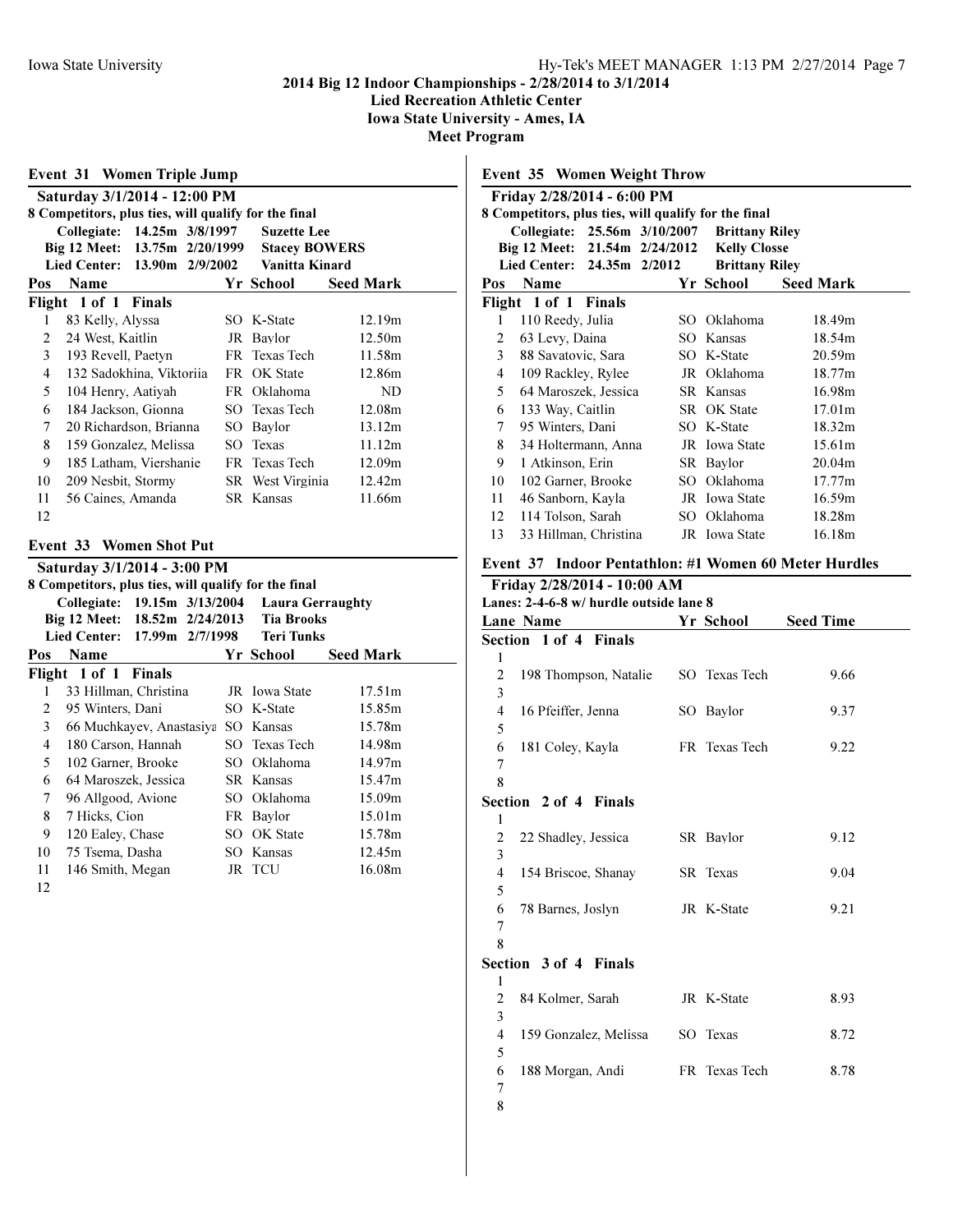Lied Recreation Athletic Center

Iowa State University - Ames, IA

Meet Program

# Section 4 of 4 Finals...(Event 37 Indoor Pentathlon: #1 Wom

|   | 196 Stewart, Shanice | SO Texas Tech | 8.51 |
|---|----------------------|---------------|------|
| 3 |                      |               |      |
| 4 | 86 Mbeng, Merryl     | SR K-State    | 8.66 |
| 5 |                      |               |      |
| 6 | 77 Vollmer, Lindsay  | JR Kansas     | 8.45 |
|   |                      |               |      |
| 8 | 93 Twiss, Erica      | JR K-State    | 8.24 |
|   |                      |               |      |

# Event 37 Indoor Pentathlon: #2 Women High Jump

Friday 2/28/2014 - 10:45 AM

|     | 3cm increments working back from 1.83m |  |               |                  |  |  |  |
|-----|----------------------------------------|--|---------------|------------------|--|--|--|
| Pos | Name                                   |  | Yr School     | <b>Seed Mark</b> |  |  |  |
|     | Flight 1 of 1 Finals                   |  |               |                  |  |  |  |
| 1   | 196 Stewart, Shanice                   |  | SO Texas Tech | NH               |  |  |  |
| 2   | 93 Twiss, Erica                        |  | JR K-State    | NH               |  |  |  |
| 3   | 188 Morgan, Andi                       |  | FR Texas Tech | NH               |  |  |  |
| 4   | 84 Kolmer, Sarah                       |  | JR K-State    | NH               |  |  |  |
| 5   | 22 Shadley, Jessica                    |  | SR Baylor     | NH               |  |  |  |
| 6   | 159 Gonzalez, Melissa                  |  | SO Texas      | NH               |  |  |  |
| 7   | 16 Pfeiffer, Jenna                     |  | SO Baylor     | NH               |  |  |  |
| 8   | 78 Barnes, Joslyn                      |  | JR K-State    | NH               |  |  |  |
| 9   | 198 Thompson, Natalie                  |  | SO Texas Tech | NH               |  |  |  |
| 10  | 77 Vollmer, Lindsay                    |  | JR Kansas     | NH               |  |  |  |
| 11  | 86 Mbeng, Merryl                       |  | SR K-State    | NH               |  |  |  |
| 12  | 154 Briscoe, Shanay                    |  | SR Texas      | NH               |  |  |  |
| 13  | 181 Coley, Kayla                       |  | FR Texas Tech | NH               |  |  |  |
| 14  |                                        |  |               |                  |  |  |  |
| 15  |                                        |  |               |                  |  |  |  |
| 16  |                                        |  |               |                  |  |  |  |

### Event 37 Indoor Pentathlon: #4 Women Long Jump

|                                                    | Friday 2/28/2014 - 1:15 PM |      |               |                  |  |
|----------------------------------------------------|----------------------------|------|---------------|------------------|--|
| Lied Center: 6.62m 3/6/1998<br><b>Shaunta Rose</b> |                            |      |               |                  |  |
| Pos                                                | Name                       |      | Yr School     | <b>Seed Mark</b> |  |
|                                                    | Flight 1 of 1 Finals       |      |               |                  |  |
| 1                                                  | 86 Mbeng, Merryl           |      | SR K-State    | ND               |  |
| 2                                                  | 198 Thompson, Natalie      |      | SO Texas Tech | ND               |  |
| 3                                                  | 16 Pfeiffer, Jenna         | SO - | Baylor        | ND               |  |
| 4                                                  | 93 Twiss, Erica            |      | JR K-State    | ND               |  |
| 5                                                  | 154 Briscoe, Shanay        |      | SR Texas      | ND               |  |
| 6                                                  | 181 Coley, Kayla           |      | FR Texas Tech | ND               |  |
| 7                                                  | 78 Barnes, Joslyn          |      | JR K-State    | ND               |  |
| 8                                                  | 188 Morgan, Andi           |      | FR Texas Tech | ND               |  |
| 9                                                  | 159 Gonzalez, Melissa      |      | SO Texas      | ND.              |  |
| 10                                                 | 196 Stewart, Shanice       |      | SO Texas Tech | ND               |  |
| 11                                                 | 22 Shadley, Jessica        |      | SR Baylor     | ND               |  |
| 12                                                 | 77 Vollmer, Lindsay        |      | JR Kansas     | ND               |  |
| 13                                                 | 84 Kolmer, Sarah           |      | JR K-State    | ND               |  |
| 14                                                 |                            |      |               |                  |  |

### Event 37 Indoor Pentathlon: #3 Women Shot Put

|                | Friday 2/28/2014 - 12:15 PM             |      |                   |                  |
|----------------|-----------------------------------------|------|-------------------|------------------|
|                | 18.52m 2/24/2013<br><b>Lied Center:</b> |      | <b>Tia Brooks</b> |                  |
| Pos            | Name                                    |      | Yr School         | <b>Seed Mark</b> |
|                | Flight 1 of 1 Finals                    |      |                   |                  |
| 1              | 198 Thompson, Natalie                   | SO - | Texas Tech        | ND               |
| 2              | 77 Vollmer, Lindsay                     |      | JR Kansas         | ND               |
| 3              | 86 Mbeng, Merryl                        |      | SR K-State        | ND               |
| $\overline{4}$ | 188 Morgan, Andi                        |      | FR Texas Tech     | ND               |
| 5              | 22 Shadley, Jessica                     |      | SR Baylor         | ND               |
| 6              | 93 Twiss, Erica                         |      | JR K-State        | ND               |
| 7              | 159 Gonzalez, Melissa                   | SO.  | Texas             | ND               |
| 8              | 16 Pfeiffer, Jenna                      | SO.  | Baylor            | ND               |
| 9              | 196 Stewart, Shanice                    |      | SO Texas Tech     | ND               |
| 10             | 84 Kolmer, Sarah                        |      | JR K-State        | ND               |
| 11             | 181 Coley, Kayla                        |      | FR Texas Tech     | ND               |
| 12             | 154 Briscoe, Shanay                     |      | SR Texas          | ND               |
| 13             | 78 Barnes, Joslyn                       |      | JR K-State        | ND               |
| 14             |                                         |      |                   |                  |
| 15             |                                         |      |                   |                  |
| 16             |                                         |      |                   |                  |
|                |                                         |      |                   |                  |

# Event 2 Men 60 Meter Dash

| <b>8 Advance: Top 3 Each Heat plus Next 2 Best Times</b> |                                      |     |                            |                  |  |  |
|----------------------------------------------------------|--------------------------------------|-----|----------------------------|------------------|--|--|
| Friday 2/28/2014 - 4:20 PM                               |                                      |     |                            |                  |  |  |
|                                                          | Collegiate:<br>6.45 2/20/1999        |     | <b>Leonard Myles-Mills</b> |                  |  |  |
|                                                          | Big 12 Meet:<br>6.57 2/27/2004       |     | <b>DaBryan BLANTON</b>     |                  |  |  |
|                                                          | <b>Lied Center:</b><br>6.59 2/8/1997 |     | <b>Marcel Carter</b>       |                  |  |  |
|                                                          | Lane Name                            |     | Yr School                  | <b>Seed Time</b> |  |  |
|                                                          | Heat 1 of 2 Prelims                  |     |                            |                  |  |  |
| 1                                                        | 383 Webb, Blake                      |     | FR OK State                | 7.09             |  |  |
| $\mathbf{2}$                                             | 266 Reece, Alex                      | SO. | Baylor                     | 6.82             |  |  |
| $\mathbf{3}$                                             | 410 Givans, Senoj-Jay                |     | FR Texas                   | 6.64             |  |  |
| 4                                                        | 408 Fares, Basil                     | SO  | Texas                      | 7.06             |  |  |
| 5                                                        | 394 Listenbee, Kolby                 |     | FR TCU                     | 6.72             |  |  |
| 6                                                        | 370 Hill, Tyreek                     |     | FR OK State                | 6.65             |  |  |
| $7^{\circ}$                                              | 293 Tamba, Ivan                      |     | SO Iowa State              | 6.94             |  |  |
| 8                                                        | 441 Mackey, Trevor                   |     | JR Texas Tech              | 6.88             |  |  |
|                                                          | Heat 2 of 2 Prelims                  |     |                            |                  |  |  |
| 1                                                        |                                      |     |                            |                  |  |  |
| 2                                                        | 280 Ingram, Jared                    |     | FR Iowa State              | 6.98             |  |  |
| 3                                                        | 438 Johnson, Treyvion                |     | FR Texas Tech              | 6.84             |  |  |
| $\overline{4}$                                           | 359 Storey, Waymon                   |     | SR Oklahoma                | 6.84             |  |  |
| 5                                                        | 380 Teeters, John                    |     | SO OK State                | 6.69             |  |  |
| 6                                                        | 387 Bozmans, Raymond                 |     | SO TCU                     | 6.62             |  |  |
| 7                                                        | 251 Bromell, Trayvon                 |     | FR Baylor                  | 6.65             |  |  |
| 8                                                        | 398 Owusu-Peprah, Micha SO TCU       |     |                            | 6.94             |  |  |
|                                                          |                                      |     |                            |                  |  |  |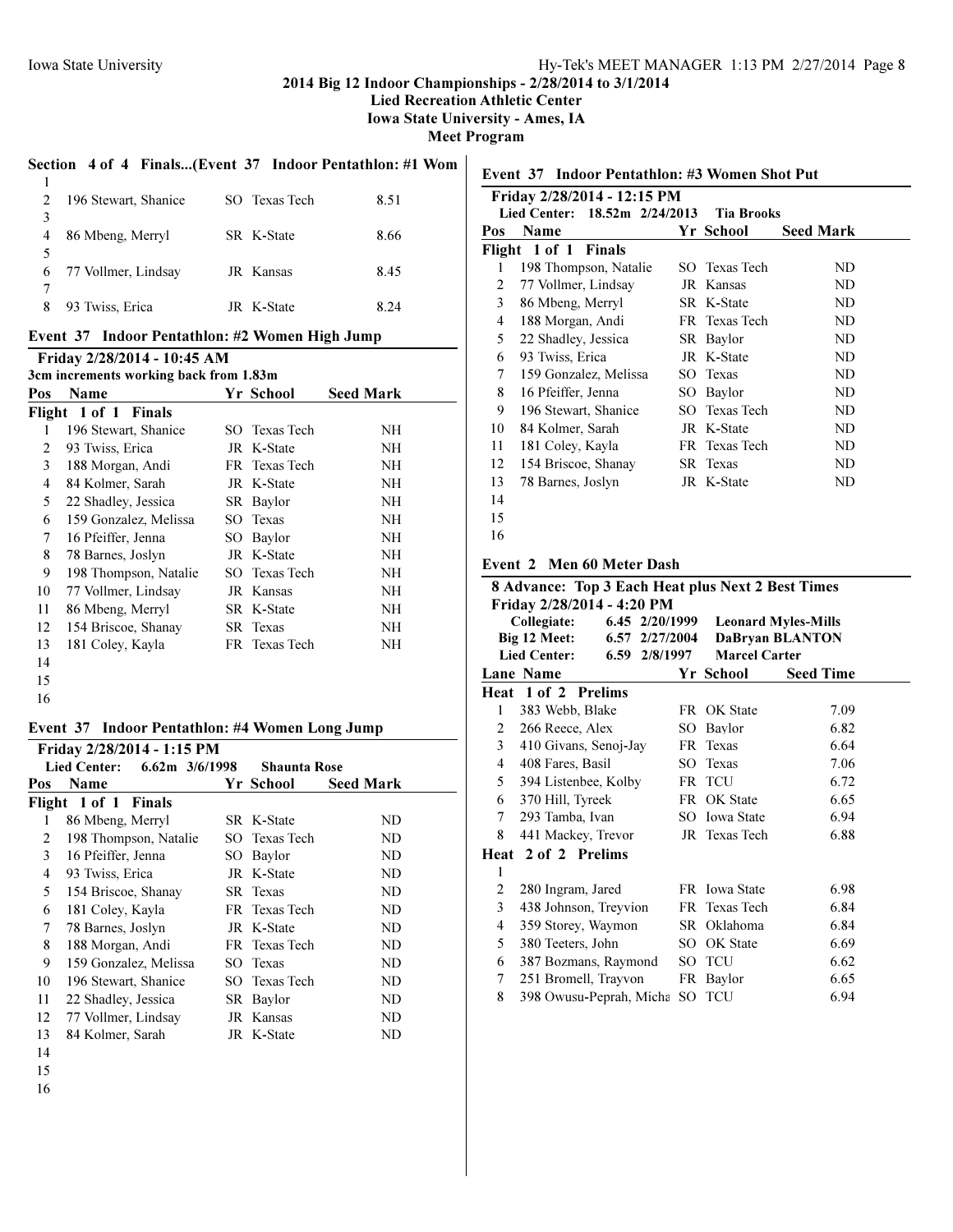379 Payton, Tyler SR OK State 1:10.81 8 260 Holmes, Timothy FR Baylor NT

# 2014 Big 12 Indoor Championships - 2/28/2014 to 3/1/2014

Lied Recreation Athletic Center

Iowa State University - Ames, IA

| Event 4 Men 200 Meter Dash                        |                         |                  | Event 6 Men 400 Meter Dash                                       |
|---------------------------------------------------|-------------------------|------------------|------------------------------------------------------------------|
| <b>Top 8 Advance by Time</b>                      |                         |                  | 8 Advance: Top 1 Each Heat plus Next 5 Best Times                |
| Friday 2/28/2014 - 7:30 PM                        |                         |                  | Friday 2/28/2014 - 5:30 PM                                       |
| Collegiate:<br>20.10 3/11/2005                    | <b>Wallace Spearmon</b> |                  | <b>Kerron Clement</b><br>Collegiate:<br>44.57 3/12/2005          |
| Big 12 Meet:<br>20.58 2/28/2004                   | Leo BOOKMAN             |                  | Big 12 Meet:<br>45.78 2/28/2004<br><b>Jeremy WARINER</b>         |
| <b>Lied Center:</b><br>20.50 3/4/2006             | <b>Walter Dix</b>       |                  | <b>Lied Center:</b><br>45.53 2/28/1998<br><b>Brandon Couts</b>   |
| Lane Name                                         | Yr School               | <b>Seed Time</b> | Lane Name<br>Yr School<br><b>Seed Time</b>                       |
| Heat 1 of 4 Prelims<br>1                          |                         |                  | Heat 1 of 3 Prelims<br>1                                         |
| $\overline{2}$                                    |                         |                  | $\overline{c}$                                                   |
| $\mathfrak{Z}$                                    |                         |                  | 3                                                                |
| $\overline{4}$                                    |                         |                  | 4                                                                |
| 5<br>446 Richards III, Joseph                     | SO Texas Tech           | 21.55            | 5<br>255 Duke, Isaiah<br>SO Baylor<br>47.98                      |
| 391 Echols- Luper, Camer FR TCU<br>6              |                         | 21.21            | FR Baylor<br>254 Caddick, George<br>46.73<br>6                   |
| 7<br>251 Bromell, Trayvon                         | FR Baylor               | 21.02            | 446 Richards III, Joseph<br>SO Texas Tech<br>7<br>47.01          |
| 8<br>266 Reece, Alex                              | SO Baylor               | 21.68            | 8<br>433 Extol, Dwayne<br>SR Texas Tech<br>48.33                 |
| Heat 2 of 4 Prelims                               |                         |                  | Heat 2 of 3 Prelims                                              |
| -1                                                |                         |                  | 1                                                                |
| $\sqrt{2}$                                        |                         |                  | $\overline{c}$                                                   |
| $\mathfrak{Z}$                                    |                         |                  | $\mathfrak{Z}$                                                   |
| $\overline{4}$                                    |                         |                  | 4                                                                |
| 5<br>317 Wilson, Jamie                            | SO Kansas               | 22.03            | JR Oklahoma<br>5<br>340 Baker, Ethan<br>47.45                    |
| 401 Watts, Sam<br>6                               | SO TCU                  | 21.24            | SO Texas<br>402 Bilderback, Zack<br>46.47<br>6                   |
| 7<br>259 Heriot, Blake                            | SR Baylor               | 21.08            | FR Texas<br>7<br>413 Irvin, Christopher<br>NT                    |
| 438 Johnson, Treyvion<br>8                        | FR Texas Tech           | 21.62            | 304 Johnson, DeMario<br>SR Kansas<br>47.77<br>8                  |
| Heat 3 of 4 Prelims                               |                         |                  | Heat 3 of 3 Prelims                                              |
| 1                                                 |                         |                  | 1                                                                |
| $\boldsymbol{2}$                                  |                         |                  | $\boldsymbol{2}$                                                 |
| $\mathfrak{Z}$                                    |                         |                  | $\mathfrak{Z}$                                                   |
| $\overline{4}$                                    |                         |                  | $\overline{4}$                                                   |
| 5<br>304 Johnson, DeMario                         | SR Kansas               | 21.66            | 48.11<br>5<br>256 Gary, Richard<br>SO Baylor                     |
| 370 Hill, Tyreek<br>6                             | FR OK State             | NT               | 392 Jackson, Narada<br>SR TCU<br>46.86<br>6                      |
| 7<br>402 Bilderback, Zack                         | SO Texas<br>FR Texas    | 21.18<br>21.36   | 390 Collins, Lavon<br>SR TCU<br>48.07<br>7<br>SR Baylor<br>47.01 |
| 410 Givans, Senoj-Jay<br>8<br>Heat 4 of 4 Prelims |                         |                  | 8<br>259 Heriot, Blake                                           |
| 1                                                 |                         |                  | Event 8 Men 600 Yard Run                                         |
| $\overline{2}$                                    |                         |                  | Top 8 Advance by Time                                            |
| 3                                                 |                         |                  | Friday 2/28/2014 - 4:50 PM                                       |
| 4                                                 |                         |                  | Collegiate: 1:08.26 2/21/1987<br><b>Roddie Haley</b>             |
| 5<br>380 Teeters, John                            | SO OK State             | NT               | Big 12 Meet: 1:08.66 2009<br><b>Tevan Everett</b>                |
| 359 Storey, Waymon<br>6                           | SR Oklahoma             | 21.11            | Lied Center: 1:07.03 2/9/1991<br><b>Danny Harris</b>             |
| 396 McSwain, Harvey<br>7                          | SO TCU                  | 21.62            | Yr School<br><b>Seed Time</b><br>Lane Name                       |
| 8<br>441 Mackey, Trevor                           | JR Texas Tech           | 21.30            | Heat 1 of 4 Prelims                                              |
|                                                   |                         |                  | 1                                                                |
|                                                   |                         |                  | $\overline{\mathbf{c}}$                                          |
|                                                   |                         |                  | 3                                                                |
|                                                   |                         |                  | $\overline{\mathbf{4}}$                                          |
|                                                   |                         |                  | 5<br>SO Iowa State<br>1:12.53<br>278 Hoogensen, Jacob            |
|                                                   |                         |                  | 435 Foster, Alex<br>SO Texas Tech<br>1:11.17<br>6                |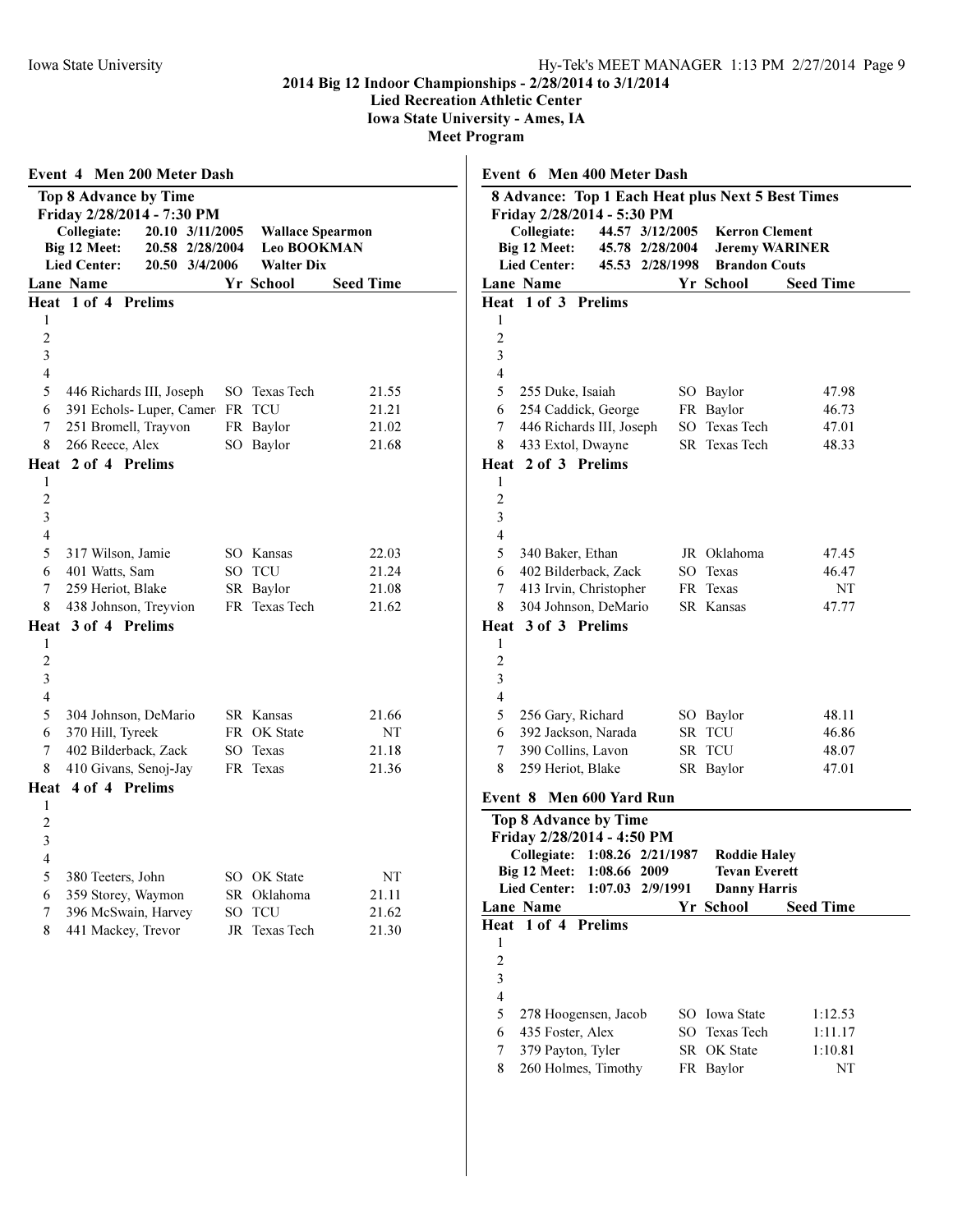Lied Recreation Athletic Center

Iowa State University - Ames, IA

Meet Program

|                     |                                         |                      |                  |                                                   | Heat 2 of 4 Prelims(Event 8 Men 600 Yard Run) |
|---------------------|-----------------------------------------|----------------------|------------------|---------------------------------------------------|-----------------------------------------------|
| 1                   |                                         |                      |                  |                                                   |                                               |
| $\overline{c}$<br>3 |                                         |                      |                  |                                                   |                                               |
| $\overline{4}$      |                                         |                      |                  |                                                   |                                               |
| 5                   | 356 Petersen, Scott                     |                      |                  | SO Oklahoma                                       | 1:12.91                                       |
| 6                   |                                         | 263 Moore, Brandon   |                  | FR Baylor                                         | NT                                            |
| 7                   | 406 Conradie, Pieter                    |                      |                  | FR Texas                                          | 1:10.94                                       |
| 8                   | 430 Collins, Kyle                       |                      |                  | FR Texas Tech                                     | 1:11.21                                       |
|                     | Heat 3 of 4 Prelims                     |                      |                  |                                                   |                                               |
| 1                   |                                         |                      |                  |                                                   |                                               |
| $\overline{c}$      |                                         |                      |                  |                                                   |                                               |
| 3                   |                                         |                      |                  |                                                   |                                               |
| 4                   |                                         |                      |                  |                                                   |                                               |
| 5                   | 284 Jones, Derek                        |                      |                  | FR Iowa State                                     | 1:11.14                                       |
| 6                   | 253 Butler, Karrie                      |                      |                  | JR Baylor                                         | NT                                            |
| 7                   | 315 Stigler, Michael                    |                      |                  | JR Kansas                                         | 1:09.89                                       |
| 8                   | 404 Brudnick, Josh                      |                      |                  | JR Texas                                          | 1:12.38                                       |
| Heat                | 4 of 4 Prelims                          |                      |                  |                                                   |                                               |
| 1                   |                                         |                      |                  |                                                   |                                               |
| 2                   |                                         |                      |                  |                                                   |                                               |
| 3                   |                                         |                      |                  |                                                   |                                               |
| 4                   |                                         |                      |                  |                                                   |                                               |
| 5                   |                                         | 321 Campbell, Chris  |                  | JR K-State                                        | 1:11.06                                       |
| 6                   |                                         | 389 Chambers, Justin |                  | SR TCU                                            | NT                                            |
| 7                   |                                         | 269 Achterhoff, Trey |                  | FR Iowa State                                     | 1:12.25                                       |
| 8                   |                                         | 311 McCuin, Kenneth  |                  | JR Kansas                                         | 1:09.88                                       |
|                     | Event 10 Men 800 Meter Run              |                      |                  |                                                   |                                               |
|                     |                                         |                      |                  | 8 Advance: Top 3 Each Heat plus Next 2 Best Times |                                               |
|                     | Friday 2/28/2014 - 6:50 PM              |                      |                  |                                                   |                                               |
|                     | Two alleys (4-4) if more than 6 runners |                      |                  |                                                   |                                               |
|                     | One-turn stagger                        |                      |                  |                                                   |                                               |
|                     | Collegiate:                             |                      | 1:44.84 3/4/1989 | <b>Paul Ereng</b>                                 |                                               |
|                     | Big 12 Meet:                            | 1:46.46              | 2/25/2006        |                                                   | <b>Dmitrijs MILKEVICS</b>                     |
|                     | <b>Lied Center:</b>                     |                      | 1:45.97 2/6/1999 | <b>Roman Orvec</b>                                |                                               |
|                     | Lane Name                               |                      |                  | Yr School                                         | <b>Seed Time</b>                              |
|                     | Heat 1 of 2 Prelims                     |                      |                  |                                                   |                                               |
| 1                   |                                         | 360 Wankel, Malcolm  |                  | JR Oklahoma                                       | 1:51.75                                       |
| 2                   | 299 Fink, Dalen                         |                      |                  | SR Kansas                                         | 1:52.30                                       |
| 3<br>4              | 327 Hanson, Kyle                        | 393 Lewis, D' Andre  |                  | SR K-State<br>FR TCU                              | 1:51.51                                       |
| 5                   | 443 McVey, Kendall                      |                      |                  | JR Texas Tech                                     | 1:55.75<br>1:52.49                            |
| 6                   |                                         | 286 Kemboi, Edward   |                  | JR Iowa State                                     | 1:45.98                                       |
| 7                   |                                         |                      |                  |                                                   |                                               |
| $\Omega$            |                                         |                      |                  |                                                   |                                               |

# Heat 2 of 2 Prelims

|    | 309 Manley, Dominque  | SR Kansas   | 1:53.61 |
|----|-----------------------|-------------|---------|
| 2  | 347 Eke, Allen        | SO Oklahoma | 1:51.35 |
|    | 3 384 Wheatley, Ryan  | FR OK State | 1:53.77 |
|    | 4 424 Uhr, Robert     | FR Texas    | 1:51.98 |
| 5. | 338 Smith, Logan      | JR K-State  | 1:51.82 |
|    | 6 314 Soucie, Brendan | SR Kansas   | 1:51.31 |
|    |                       |             |         |

# Event 12 Men 1000 Meter Run

|                |                                                                       |     |                        | 8 Advance: Top 3 Each Heat plus Next 2 Best Times |
|----------------|-----------------------------------------------------------------------|-----|------------------------|---------------------------------------------------|
|                | Friday 2/28/2014 - 6:10 PM<br>Two alleys (4-4) if more than 6 runners |     |                        |                                                   |
|                | One-turn stagger                                                      |     |                        |                                                   |
|                | Collegiate: 2:19.53 1/14/2012                                         |     | <b>Robby Creese</b>    |                                                   |
|                | Big 12 Meet: 2:20.24 2/28/2004                                        |     | <b>Christian SMITH</b> |                                                   |
|                | Lied Center: 2:22.31 2/13/1993                                        |     | <b>Scott Peters</b>    |                                                   |
|                | Lane Name                                                             |     | Yr School              | <b>Seed Time</b>                                  |
|                | Heat 1 of 2 Prelims                                                   |     |                        |                                                   |
| 1              | 250 Bostick, Greg                                                     |     | SO Baylor              | NT                                                |
| 2              | 277 Gioielli, Joseph                                                  |     | SO Iowa State          | 2:24.27                                           |
| 3              | 382 Vilhauer, Justin                                                  |     | JR OK State            | 2:28.73                                           |
| $\overline{4}$ | 447 Rivera, Nick                                                      |     | SO Texas Tech          | 2:29.53                                           |
| 5              | 272 Baldwin, Alec                                                     |     | SO Iowa State          | 2:25.37                                           |
| 6              | 286 Kemboi, Edward                                                    |     | JR Iowa State          | NT                                                |
| 7              |                                                                       |     |                        |                                                   |
| 8              |                                                                       |     |                        |                                                   |
| Heat           | 2 of 2 Prelims                                                        |     |                        |                                                   |
| 1              | 343 Burcham, Jacob                                                    |     | FR Oklahoma            | 2:26.55                                           |
| 2              | 295 Brownlee, Ben                                                     |     | FR Kansas              | 2:35.52                                           |
| 3              | 369 Hedges, Brigham                                                   |     | FR OK State            | NT                                                |
| $\overline{4}$ | 423 Turnbull, Brady                                                   |     | SO Texas               | NT                                                |
| 5              | 306 Koech, Daniel                                                     | SO. | Kansas                 | 2:27.22                                           |
| 6              | 377 Noelle, Chad                                                      |     | SO OK State            | 2:23.83                                           |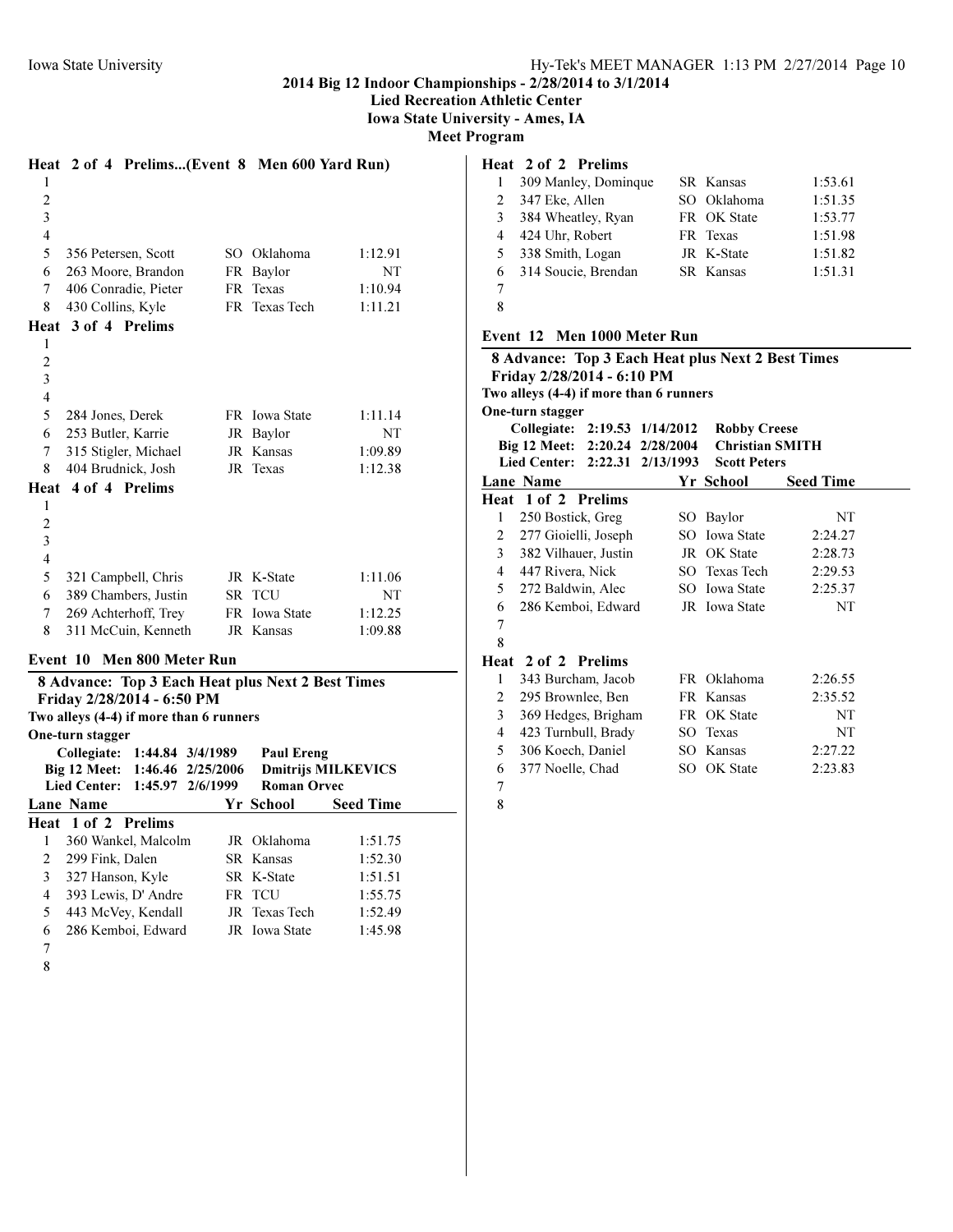Lied Recreation Athletic Center

Iowa State University - Ames, IA

|   | Event 14 Men 1 Mile Run                           |                         |                  |
|---|---------------------------------------------------|-------------------------|------------------|
|   | 8 Advance: Top 3 Each Heat plus Next 2 Best Times |                         |                  |
|   | Friday 2/28/2014 - 3:30 PM                        |                         |                  |
|   | Double Waterfall Start (5-3)                      |                         |                  |
|   | One-turn stagger                                  |                         |                  |
|   | Collegiate: 3:52.88 2/15/2014                     | Lawi Lalang             |                  |
|   | Big 12 Meet: 3:55.02 2/28/2009                    | <b>German Fernandez</b> |                  |
|   | Lied Center: 3:56.84 2/15/2014                    | Jordan Williamsz        |                  |
|   | <b>Lane Name</b>                                  | Yr School               | <b>Seed Time</b> |
|   | Heat 1 of 2 Prelims                               |                         |                  |
| 1 | 364 Erassa, Kirubel                               | SR OK State             | 4:02.54          |
| 2 | 276 Dillenbeck, Alex                              | JR Iowa State           | 4:03.96          |
| 3 | 381 Thorp, Nick                                   | <b>SR</b> OK State      | 4:13.48          |
| 4 | 296 Buchanan, Reid                                | JR Kansas               | NT               |
| 5 | 341 Blankenbaker, Dylan                           | FR Oklahoma             | 4:10.64          |
| 6 | 388 Castilleja, Jo Alan                           | FR TCU                  | 4:20.66          |
| 7 | 258 Graham, Derwin                                | JR Baylor               | 4:17.75          |
| 8 |                                                   |                         |                  |
|   | Heat 2 of 2 Prelims                               |                         |                  |
| 1 | 267 Tijerina, Jonathan                            | JR Baylor               | 4:16.74          |
| 2 | 439 Kissorio, Ezekiel                             | <b>SR</b> Texas Tech    | 4:05.84          |
| 3 | 395 May, Gregory                                  | FR TCU                  | 4:26.81          |
| 4 | 345 Deir, Alex                                    | JR Oklahoma             | 4:00.79          |
| 5 | 262 Miles, Bradley                                | SR Baylor               | 4:16.68          |
| 6 | 372 Martinez, Luis                                | FR OK State             | 4:07.88          |
| 7 | 376 Moskowitz, Shane                              | <b>SR</b> OK State      | NT               |
| 8 |                                                   |                         |                  |

|                         | Event 16 Men 3000 Meter Run                    |    |                          |                    |
|-------------------------|------------------------------------------------|----|--------------------------|--------------------|
|                         | Saturday 3/1/2014 - 4:45 PM                    |    |                          |                    |
|                         | Double Waterfall Start (11-5)                  |    |                          |                    |
|                         | Row(s) of $16$                                 |    |                          |                    |
|                         | Collegiate:<br>7:38.59 2/14/2004               |    | <b>Alistair Cragg</b>    |                    |
|                         | Big 12 Meet:<br>7:53.72 2/24/2013              |    | <b>Kennedy Kithuka</b>   |                    |
|                         | <b>Lied Center:</b><br>7:50.05 2/6/1999        |    | <b>Michael Power</b>     |                    |
|                         | Lane Name                                      |    | Yr School                | <b>Seed Time</b>   |
|                         | Section 1 of 2<br><b>Finals</b>                |    |                          |                    |
| 1                       | 281 Jermann, Tyler                             |    | SO Iowa State            | 8:21.77            |
| $\overline{\mathbf{c}}$ | 417 Nation, Will                               |    | JR Texas                 | 8:22.68            |
| 3                       | 439 Kissorio, Ezekiel                          |    | SR Texas Tech            | NΤ                 |
| 4                       | 451 Vallejo, Marcos                            |    | SO Texas Tech            | 8:20.97            |
| 5                       | 350 Graf, Eric                                 |    | FR Oklahoma              | 8:28.80            |
| 6                       | 423 Turnbull, Brady                            |    | SO Texas                 | NΤ                 |
| 7                       | 381 Thorp, Nick                                |    | SR OK State              | 8:25.93            |
| 8                       | 345 Deir, Alex                                 |    | JR Oklahoma              | NΤ                 |
| 9                       | 440 Lira, Jonathon                             |    | SR Texas Tech            | 8:33.86            |
| 10                      | 420 Smith, Collin                              |    | SR Texas                 | 8:33.01            |
| 11                      | 450 Tuitoek, Evans                             |    | FR Texas Tech            | NΤ                 |
| 12                      | 424 Uhr, Robert                                |    | FR Texas                 | NT                 |
| 13                      | 275 Dado, Steve                                |    | SO Iowa State            | 8:26.53            |
| 14                      | 262 Miles, Bradley                             |    | SR Baylor                | 8:34.57            |
| 15                      | 258 Graham, Derwin                             |    | JR Baylor                | 8:51.96            |
| 16                      | 267 Tijerina, Jonathan                         |    | JR Baylor                | NΤ                 |
| 17                      | 369 Hedges, Brigham                            |    | FR OK State              | 8:31.08            |
| 18                      | 341 Blankenbaker, Dylan                        |    | FR Oklahoma              | NΤ                 |
| 19                      | 378 Osborn, David                              |    | SR OK State              | 8:20.36            |
| 20                      | 349 Gomez, Patrick                             |    | SR Oklahoma              | NΤ                 |
| 21                      | 372 Martinez, Luis                             |    | FR OK State              | 8:29.99            |
| 22                      | 343 Burcham, Jacob                             |    | FR Oklahoma              | NΤ                 |
| 23                      | 409 Galvin, Chris                              |    | SR Texas                 | 8:24.36            |
|                         | Section 2 of 2 Finals                          |    |                          |                    |
| 1<br>2                  | 377 Noelle, Chad                               |    | SO OK State<br>JR Kansas | 7:59.64            |
| 3                       | 316 Wilson, James<br>296 Buchanan, Reid        |    | JR Kansas                | 8:11.09<br>8:14.50 |
| 4                       | 419 Pinales, Mark                              |    | JR Texas                 | 8:13.46            |
| 5                       | 358 Simbassa, Abbabiya                         |    | JR Oklahoma              | 8:12.66            |
| 6                       |                                                |    | FR OK State              | 8:11.92            |
| 7                       | 362 Armstrong, Anthoney<br>364 Erassa, Kirubel |    | SR OK State              | 7:54.05            |
| 8                       | 382 Vilhauer, Justin                           | JR | OK State                 | 8:14.46            |
| 9                       | 279 Hrezi, Mohamed                             |    | SR Iowa State            | 8:09.05            |
| 10                      | 287 Llamas, Brian                              | SO | Iowa State               | 8:10.90            |
| 11                      | 376 Moskowitz, Shane                           | SR | OK State                 | 7:57.79            |
| 12                      | 373 Mathenge, Charles                          | FR | OK State                 | 8:19.90            |
| 13                      | 367 Gade, Noah                                 | FR | OK State                 | 8:18.16            |
| 14                      | 346 Doughty, Brandon                           | JR | Oklahoma                 | 8:12.82            |
| 15                      | 368 Gohlke, Brian                              | SO | OK State                 | 8:11.60            |
| 16                      | 416 Moore, Nate                                | FR | Texas                    | 8:17.75            |
|                         |                                                |    |                          |                    |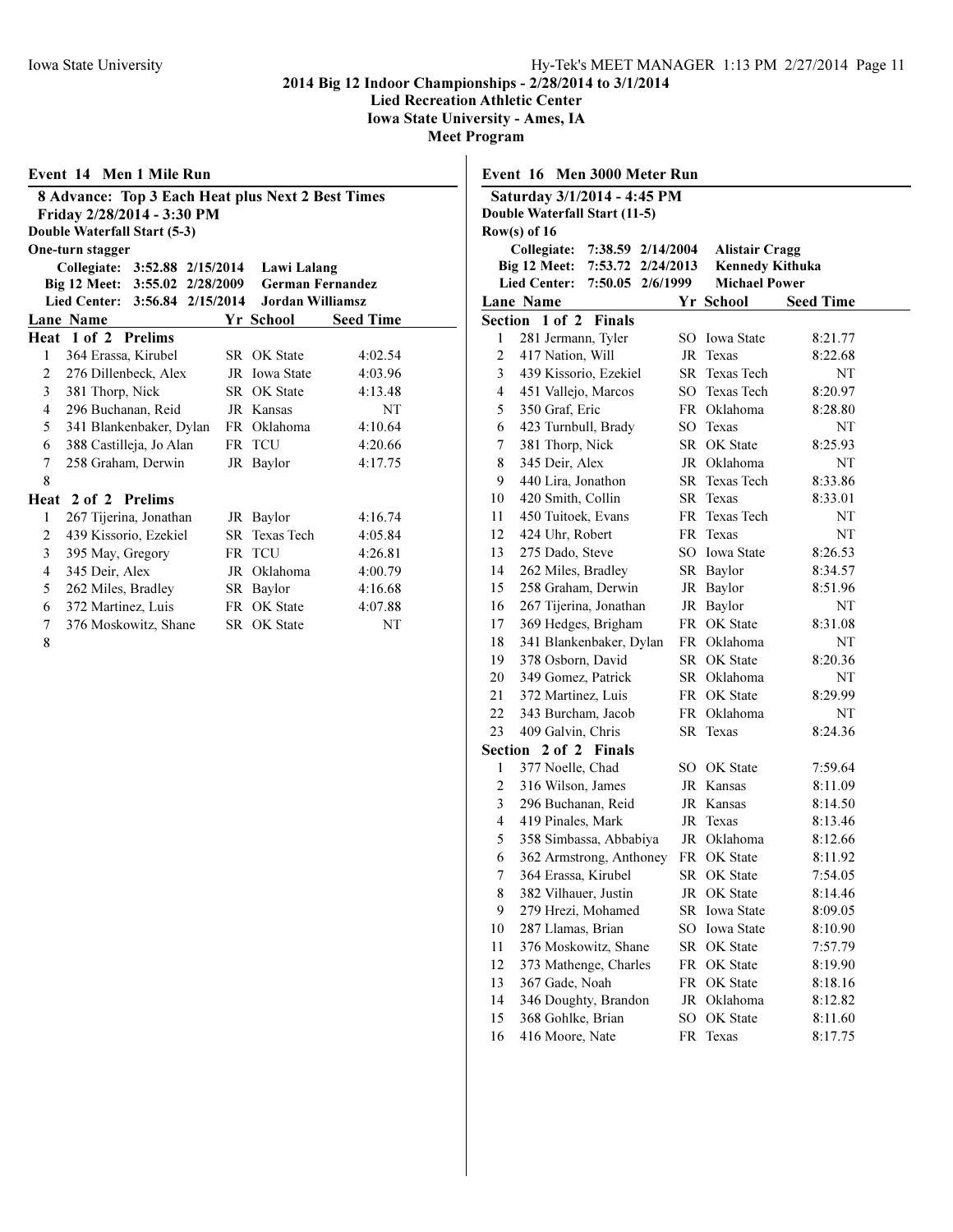Lied Recreation Athletic Center

Iowa State University - Ames, IA

Meet Program

|                | Double Waterfall Start (11-5)<br>16 runners max per row                                              |      |                                                             |                  |
|----------------|------------------------------------------------------------------------------------------------------|------|-------------------------------------------------------------|------------------|
|                | Collegiate: 13:08.28 2/11/2012<br>Big 12 Meet: 13:41.01 2/23/2013<br>Lied Center: 13:37.42 2/14/2014 |      | Lawi Lalang<br><b>Kennedy Kithuka</b><br><b>Reed Connor</b> |                  |
|                | Lane Name                                                                                            |      | Yr School                                                   | <b>Seed Time</b> |
|                | Section 1 of 1 Finals                                                                                |      |                                                             |                  |
| 1              | 376 Moskowitz, Shane                                                                                 |      | <b>SR</b> OK State                                          | <b>NT</b>        |
| $\overline{c}$ | 350 Graf, Eric                                                                                       | FR - | Oklahoma                                                    | 14:53.04         |
| 3              | 450 Tuitoek, Evans                                                                                   |      | FR Texas Tech                                               | NT               |
| 4              | 378 Osborn, David                                                                                    |      | <b>SR</b> OK State                                          | NT               |
| 5              | 440 Lira, Jonathon                                                                                   |      | <b>SR</b> Texas Tech                                        | 14:53.19         |
| 6              | 349 Gomez, Patrick                                                                                   |      | SR Oklahoma                                                 | NT               |
| 7              | 451 Vallejo, Marcos                                                                                  |      | SO Texas Tech                                               | 14:32.46         |
| 8              | 367 Gade, Noah                                                                                       |      | FR OK State                                                 | NT               |
| 9              | 417 Nation, Will                                                                                     | JR   | <b>Texas</b>                                                | 14:20.73         |
| 10             | 419 Pinales, Mark                                                                                    | JR   | Texas                                                       | 14:03.17         |
| 11             | 279 Hrezi, Mohamed                                                                                   |      | <b>SR</b> Iowa State                                        | NT               |
| 12             | 358 Simbassa, Abbabiya                                                                               |      | JR Oklahoma                                                 | 14:07.28         |
| 13             | 364 Erassa, Kirubel                                                                                  | SR - | OK State                                                    | NT               |
| 14             | 409 Galvin, Chris                                                                                    |      | SR Texas                                                    | 14:28.27         |
| 15             | 281 Jermann, Tyler                                                                                   |      | SO Iowa State                                               | NT               |
| 16             | 420 Smith, Collin                                                                                    |      | <b>SR</b> Texas                                             | 14:47.04         |
| 17             | 368 Gohlke, Brian                                                                                    | SO.  | OK State                                                    | NT               |
| 18             | 373 Mathenge, Charles                                                                                | FR - | OK State                                                    | NT               |
| 19             | 316 Wilson, James                                                                                    |      | JR Kansas                                                   | NT               |
|                | Event 20 Men 60 Meter Hurdles                                                                        |      |                                                             |                  |

|   | $10p$ 3 each near $\pm$ next 2 fastest thnes |                       |                  |  |
|---|----------------------------------------------|-----------------------|------------------|--|
|   | 7.47 2/7/1997<br>Collegiate:                 | <b>Reggie Torian</b>  |                  |  |
|   | Big 12 Meet:<br>7.66 2011                    | <b>Keiron Stewart</b> |                  |  |
|   | <b>Lied Center:</b><br>7.59                  | D. Arnold/R. Ash      |                  |  |
|   | Lane Name                                    | Yr School             | <b>Seed Time</b> |  |
|   | Heat 1 of 2 Prelims                          |                       |                  |  |
| 1 |                                              |                       |                  |  |
| 2 | 322 Deterding, Adam                          | FR K-State            | 8.31             |  |
| 3 | 257 Grace, Bryce                             | SO Baylor             | 7.98             |  |
| 4 | 429 Benson, Shujaa                           | JR Texas Tech         | 7.80             |  |
| 5 | 412 Hock, Johannes                           | SO Texas              | 8.35             |  |
| 6 | 361 Wicks, Matthias                          | SR Oklahoma           | 8.03             |  |
| 7 | 315 Stigler, Michael                         | JR Kansas             | 8.03             |  |
| Ջ |                                              |                       |                  |  |

| 1       |  |
|---------|--|
| ۱<br>ï  |  |
| ×<br>۰, |  |

## Heat 2 of 2 Prelims

|    | 2 265 Phillips, Rhys  | FR Baylor       | 8.21 |
|----|-----------------------|-----------------|------|
| 3  | 442 Maloney, Tramaine | SO Texas Tech   | 8.04 |
|    | 4 397 Moore, Jordan   | FR TCU          | 7.70 |
| 5. | 426 Wohlford, Jake    | <b>SR</b> Texas | 7.99 |
|    | 6 290 Sander, Ryan    | SR Iowa State   | 8.01 |
|    |                       |                 |      |

8

# Event 22 Men 4x400 Meter Relay

|                | Saturday 3/1/2014 - 5:25 PM                 |                      |                            |
|----------------|---------------------------------------------|----------------------|----------------------------|
|                | 5 fastest times in last heat                |                      |                            |
|                | Collegiate: 3:03.51 3/12/2005               |                      |                            |
|                | S Clarke, B Middleton, S Pastor, K Clement  |                      |                            |
|                | Big 12 Meet: 3:05.87 2/25/2012              | Texas A&M            |                            |
|                | R Babineaux, J Roberts, D Lendore, M Preble |                      |                            |
|                | Lied Center: 3:03.43 3/6/2004               | <b>Arizona State</b> |                            |
|                | Lane Team                                   | Relay                | <b>Seed Time</b>           |
|                | Section 1 of 2 Finals                       |                      |                            |
| 1              |                                             |                      |                            |
| 2              |                                             |                      |                            |
| 3              |                                             |                      |                            |
| $\overline{4}$ |                                             |                      |                            |
| 5              | <b>Iowa State</b>                           |                      | 3:15.72                    |
|                | 1) 269 Achterhoff, Trey FR                  |                      | 2) 284 Jones, Derek FR     |
|                | 3) 274 Brander, Kris FR                     |                      | 4) 278 Hoogensen, Jacob SO |
| 6              | Kansas                                      |                      | 3:12.02                    |
|                | 1) 304 Johnson, DeMario SR                  |                      | 2) 310 Matthews, Drew SO   |
|                | 3) 311 McCuin, Kenneth JR                   |                      | 4) 315 Stigler, Michael JR |
| 7              | OK State                                    |                      | 3:18.55                    |
|                | 1) 370 Hill, Tyreek FR                      |                      | 2) 379 Payton, Tyler SR    |
|                | 3) 380 Teeters, John SO                     |                      | 4) 384 Wheatley, Ryan FR   |
| 8              | Oklahoma                                    |                      | NT                         |
|                | 1) 340 Baker, Ethan JR                      |                      | 2) 356 Petersen, Scott SO  |
|                | 3) 359 Storey, Waymon SR                    |                      | 4) 360 Wankel, Malcolm JR  |
|                |                                             |                      |                            |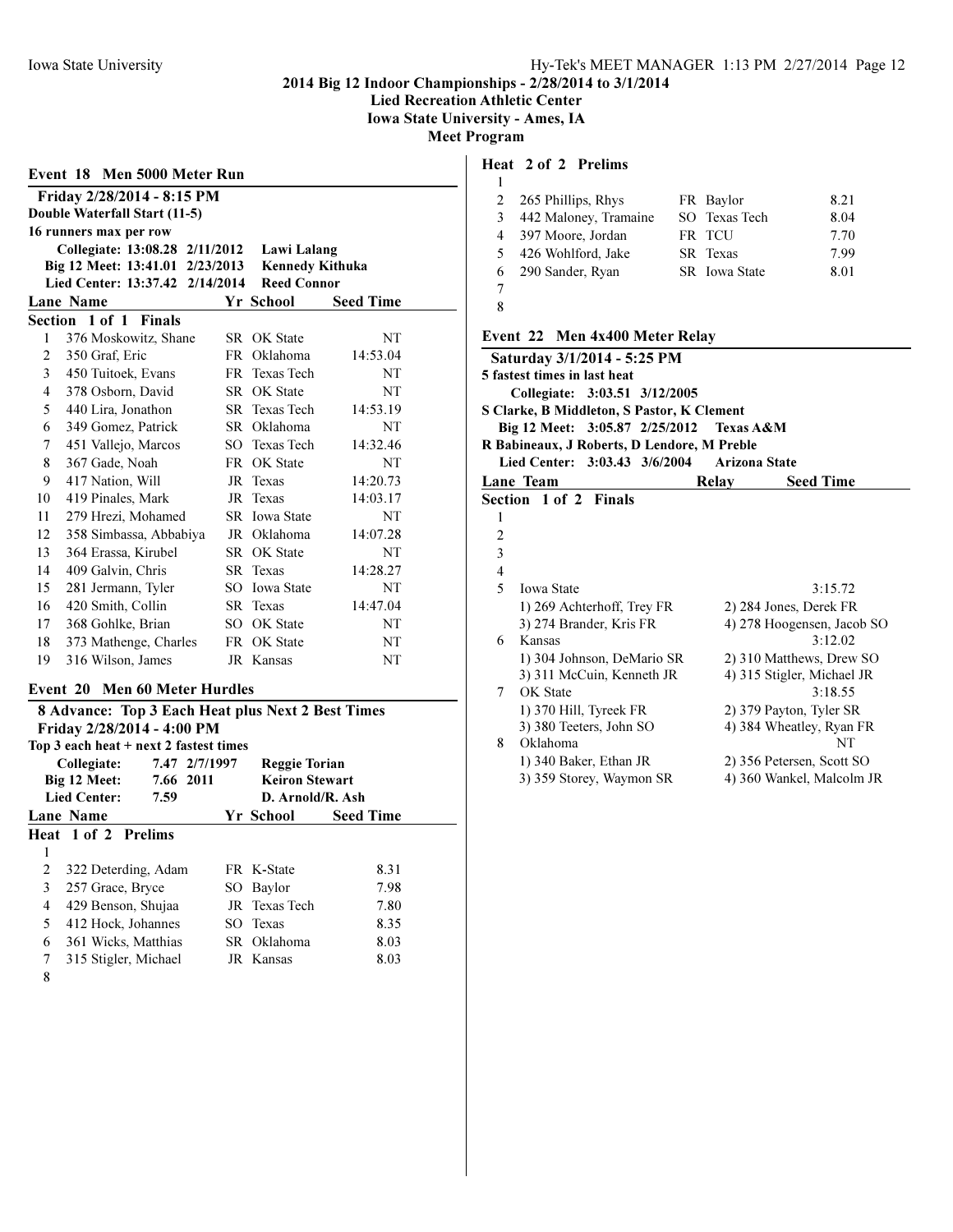1

2014 Big 12 Indoor Championships - 2/28/2014 to 3/1/2014

Lied Recreation Athletic Center

Iowa State University - Ames, IA

Meet Program

Event 24 Men Distance Medley Friday 2/28/2014 - 9:00 PM

# Section 2 of 2 Finals...(Event 22 Men 4x400 Meter Relay)

| 2 |                                |                              |
|---|--------------------------------|------------------------------|
| 3 |                                |                              |
| 4 | <b>Texas</b>                   | 3:11.09                      |
|   | 1) 406 Conradie, Pieter FR     | 2) 402 Bilderback, Zack SO   |
|   | 3) 410 Givans, Senoj-Jay FR    | 4) 413 Irvin, Christopher FR |
| 5 | Baylor                         | 3:08.39                      |
|   | 1) 259 Heriot, Blake SR        | 2) 253 Butler, Karrie JR     |
|   | 3) 255 Duke, Isaiah SO         | 4) 254 Caddick, George FR    |
| 6 | TCU                            | 3:06.89                      |
|   | 1) 392 Jackson, Narada SR      | 2) 400 Washington, Joshua JR |
|   | 3) 387 Bozmans, Raymond SO     | 4) 386 Baker, Ronnie SO      |
| 7 | Texas Tech                     | 3:10.58                      |
|   | 1) 446 Richards III, Joseph SO | 2) 445 Paul, Dee FR          |
|   | 3) 430 Collins, Kyle FR        | 4) 433 Extol, Dwayne SR      |
| 8 | K-State                        | 3:10.67                      |
|   | 1) 321 Campbell, Chris JR      | 2) 335 Rodriguez, Carlos JR  |
|   | 3) 333 Otuonye, Ifeanyichukwu  | 4) 331 Jefferson, Tyris SO   |

|                | $1.104$ , $2.20201$ $-7.0011$               |           |                              |
|----------------|---------------------------------------------|-----------|------------------------------|
|                | Double Waterfall Start (6-4)                |           |                              |
|                | Collegiate: 9:25.97 2/16/2008               |           |                              |
|                | K Miller, D Fortson, J Hernandez, L Manzano |           |                              |
|                | Big 12 Meet: 9:40.75 2/24/2012              | Texas A&M |                              |
|                | W Barry, O Ramirez, M Preble, H Lelei       |           |                              |
|                | Lied Center: 9:28.78 2/7/1997               | Arkansas  |                              |
|                | Lane Team                                   | Relay     | <b>Seed Time</b>             |
|                | Section 1 of 1<br><b>Finals</b>             |           |                              |
| 1              | <b>Iowa State</b>                           |           | 9:38.49                      |
|                | 1) 277 Gioielli, Joseph SO                  |           | 2) 284 Jones, Derek FR       |
|                | 3) 286 Kemboi, Edward JR                    |           | 4) 276 Dillenbeck, Alex JR   |
| $\overline{c}$ | Kansas                                      |           | 9:55.77                      |
|                | 1) 299 Fink, Dalen SR                       |           | 2) 306 Koech, Daniel SO      |
|                | 3) 314 Soucie, Brendan SR                   |           | 4) 310 Matthews, Drew SO     |
| 3              | Texas                                       |           | 10:01.38                     |
|                | 1) 416 Moore, Nate FR                       |           | 2) 413 Irvin, Christopher FR |
|                | 3) 424 Uhr, Robert FR                       |           | 4) 423 Turnbull, Brady SO    |
| 4              | Oklahoma                                    |           | 9:32.92                      |
|                | 1) 343 Burcham, Jacob FR                    |           | 2) 340 Baker, Ethan JR       |
|                | 3) 345 Deir, Alex JR                        |           | 4) 346 Doughty, Brandon JR   |
| 5              | Baylor                                      |           | 10:11.79                     |
|                | 1) 267 Tijerina, Jonathan JR                |           | 2) 255 Duke, Isaiah SO       |
|                | 3) 250 Bostick, Greg SO                     |           | 4) 262 Miles, Bradley SR     |
| 6              | OK State                                    |           | 9:29.91                      |
|                | 1) 382 Vilhauer, Justin JR                  |           | 2) 384 Wheatley, Ryan FR     |
|                | 3) 379 Payton, Tyler SR                     |           | 4) 369 Hedges, Brigham FR    |
| 7              | K-State                                     |           | 10:08.39                     |
|                | 1) 326 Goodin, Blake SO                     |           | 2) 328 Harrison, Kaneil FR   |
|                | 3) 330 Jantsch, Kevin FR                    |           | 4) 324 Ellis, Kain FR        |
| 8              | <b>Texas Tech</b>                           |           | 10:10.49                     |
|                | 1) 447 Rivera, Nick SO                      |           | 2) 443 McVey, Kendall JR     |

3) 433 Extol, Dwayne SR 4) 439 Kissorio, Ezekiel SR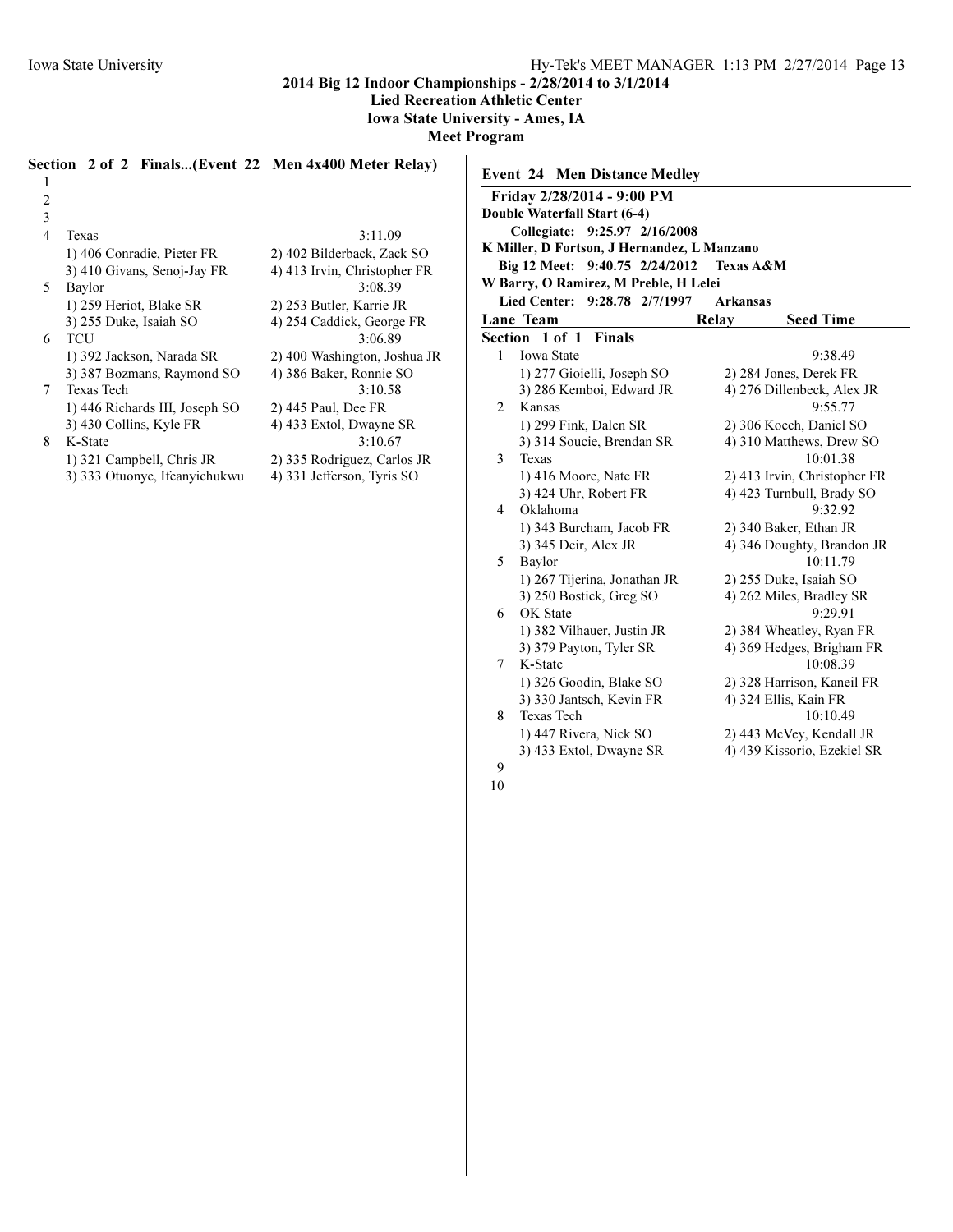Lied Recreation Athletic Center

Iowa State University - Ames, IA

|                | Event 26 Men High Jump                         |                     |                 |                                                    |                   |  |
|----------------|------------------------------------------------|---------------------|-----------------|----------------------------------------------------|-------------------|--|
|                | Saturday 3/1/2014 - 12:00 PM                   |                     |                 |                                                    |                   |  |
|                | Prog: 1.96-2.01-2.06-2.11-2.16-2.21-2.24 +3cm  |                     |                 |                                                    |                   |  |
|                | Five-Alive until fewer than 9 remain           |                     |                 |                                                    |                   |  |
|                | The "one-hour" rule (NCAA 6.1.10) will be used |                     |                 |                                                    |                   |  |
|                | Collegiate:                                    | $2.37m$ $3/11/1989$ |                 | <b>Hollis Conway</b>                               |                   |  |
|                | Big 12 Meet:                                   |                     |                 | 2.31m 2/24/2013 Erik Kynard                        |                   |  |
|                | <b>Lied Center:</b>                            | 2.30m 2/26/2000     |                 | <b>Mark Boswell</b>                                |                   |  |
| Pos            | Name                                           |                     |                 | Yr School                                          | <b>Seed Mark</b>  |  |
|                | Flight 1 of 1 Finals                           |                     |                 |                                                    |                   |  |
| 1              | 318 Bearden, Miles                             |                     |                 | FR K-State                                         | 2.05m             |  |
| $\overline{2}$ | 303 Hoag, Austin                               |                     |                 | JR Kansas                                          | 2.09 <sub>m</sub> |  |
| 3              | 288 Ostrowski, Cameron                         |                     |                 | JR Iowa State                                      | 2.18 <sub>m</sub> |  |
| 4              | 403 Brittain, Logan                            |                     |                 | FR Texas                                           | 2.13m             |  |
| 5              | 334 Riley, Zack                                |                     |                 | JR K-State                                         | 2.15m             |  |
| 6              | 434 Fisher, Dayton                             |                     |                 | FR Texas Tech                                      | 2.11 <sub>m</sub> |  |
| 7              | 352 LeRock, Garrison                           |                     |                 | FR Oklahoma                                        | 2.07m             |  |
| 8              | 431 Duffield, Jacorian                         |                     |                 | JR Texas Tech                                      | 2.23m             |  |
| 9              | 428 Adkins, Bradley                            |                     |                 | SO Texas Tech                                      | 2.21 <sub>m</sub> |  |
| 10             | 363 Buck, Taylor                               |                     |                 | SR OK State                                        | 2.01 <sub>m</sub> |  |
| 11             | 305 Jones, Kevin                               |                     |                 | SO Kansas                                          | 2.01 <sub>m</sub> |  |
| 12             | 300 Fuller, Jonathan                           |                     |                 | JR Kansas                                          | 2.09 <sub>m</sub> |  |
|                | <b>Event 28 Men Pole Vault</b>                 |                     |                 |                                                    |                   |  |
|                | Friday 2/28/2014 - 6:00 PM                     |                     |                 |                                                    |                   |  |
|                |                                                |                     |                 |                                                    |                   |  |
|                |                                                |                     |                 |                                                    |                   |  |
|                | Five-Alive until fewer than 9 remain           |                     |                 | Prog: 4.75-4.90-5.05-5.20-5.35-5.45-5.55-5.60-+5cm |                   |  |
|                | The "one-hour" rule (NCAA 6.1.10) will be used |                     |                 |                                                    |                   |  |
|                | Collegiate:                                    | 5.85m 3/6/1999      |                 | <b>Jacob Davis</b>                                 |                   |  |
|                | Big 12 Meet:                                   | 5.70m 2/20/1999     |                 | <b>Jacob DAVIS</b>                                 |                   |  |
|                | <b>Lied Center:</b>                            | 5.65m 2/6/1999      |                 | <b>Chad Harting</b>                                |                   |  |
|                | Pos Name                                       |                     |                 | Yr School                                          | <b>Seed Mark</b>  |  |
|                | Flight 1 of 1 Finals                           |                     |                 |                                                    |                   |  |
| 1              | 301 Gilbert, Regan                             |                     |                 | JR Kansas                                          | 4.91 <sub>m</sub> |  |
| 2              | 448 Sonnen, Josh                               |                     |                 | SO Texas Tech                                      | 4.90m             |  |
| 3              | 294 Bishop, Alex                               |                     |                 | SR Kansas                                          | 5.45m             |  |
| 4              | 348 Favor, Everette                            |                     |                 | SO Oklahoma                                        | 5.30m             |  |
| 5              | 444 Meyers, Kyal                               |                     |                 | SR Texas Tech                                      | 5.26m             |  |
| 6              | 320 Brady, Tommy                               |                     |                 | JR K-State                                         | 5.06m             |  |
| 7              | 422 Thomas, Mark                               |                     |                 | JR Texas                                           | 5.26m             |  |
| $\bf 8$        | 307 Lupton, Greg                               |                     |                 | JR Kansas                                          | 5.20m             |  |
| 9              | 337 Savage, Cameron                            |                     |                 | SR K-State                                         | 5.22m             |  |
| 10             | 261 Hood, Chase                                |                     |                 | FR Baylor                                          | 4.57m             |  |
| 11             | 312 Meyer, Nick                                |                     |                 | FR Kansas                                          | 5.21m             |  |
| 12             | 344 Callihan, Tanner                           |                     | SO              | Oklahoma                                           | 5.00m             |  |
| 13             | 427 Zorsky, Noah                               |                     |                 | FR Texas                                           | 5.05m             |  |
| 14             | 339 Wait, Kyle                                 |                     |                 | SR K-State                                         | 5.22m             |  |
| 15             | 308 Maestretti, Nick                           |                     |                 | SO Kansas                                          | 5.05m             |  |
| 16             | 405 Clark, Hayden                              |                     |                 | SR Texas                                           | 5.20m             |  |
| 17<br>18       | 449 Thompson, Kyle<br>425 Watson, Reese        |                     | SO <sub>1</sub> | Texas Tech<br>SO Texas                             | 5.01m<br>5.43m    |  |

|                | 8 Competitors, plus ties, will qualify for the final<br>8.59m 3/1/2002<br>Collegiate: | <b>Miguel Pate</b>                  |                   |
|----------------|---------------------------------------------------------------------------------------|-------------------------------------|-------------------|
|                | Big 12 Meet:<br>8.15m 2010                                                            | <b>Bryce Lamb</b>                   |                   |
|                | <b>Lied Center:</b><br>8.25m 1/28/1995                                                | <b>Anthuan Maybank</b><br>Yr School | <b>Seed Mark</b>  |
| Pos            | Name<br>Flight 1 of 2<br><b>Finals</b>                                                |                                     |                   |
| 1              | 283 Johnson, Mark                                                                     | JR Iowa State                       | 7.13m             |
| $\overline{c}$ | 418 Phynn, Nick                                                                       | FR Texas                            | 7.06m             |
| 3              | 333 Otuonye, Ifeanyichuk SO K-State                                                   |                                     | 7.31m             |
| 4              | 342 Boston, Rolyce                                                                    | JR Oklahoma                         | 6.87m             |
| 5              | 385 Bailey, Ramone                                                                    | JR TCU                              | 7.25m             |
| 6              | 453 Wilson, Jerome                                                                    | JR Texas Tech                       | 6.93 <sub>m</sub> |
| 7              | 366 Flowers, Tre                                                                      | FR OK State                         | 7.21 <sub>m</sub> |
| 8              | 403 Brittain, Logan                                                                   | FR Texas                            | 7.17m             |
| 9              | 351 Hay, Nolan                                                                        | FR Oklahoma                         | 7.16m             |
| 10             |                                                                                       |                                     |                   |
| 11             |                                                                                       |                                     |                   |
| 12             |                                                                                       |                                     |                   |
|                | Flight 2 of 2 Finals                                                                  |                                     |                   |
| 1              | 375 Morrow, Jerel                                                                     | FR OK State                         | 7.36m             |
| $\overline{c}$ | 408 Fares, Basil                                                                      | SO Texas                            | 7.39 <sub>m</sub> |
| 3              | 429 Benson, Shujaa                                                                    | JR Texas Tech                       | 7.54m             |
| 4              | 325 Field, Devin                                                                      | SO K-State                          | 7.69 <sub>m</sub> |
| 5              | 412 Hock, Johannes                                                                    | SO Texas                            | 7.36m             |
| 6              | 319 Bowry, Jharyl                                                                     | SR K-State                          | 7.64m             |
| 7              | 264 Obi, Felix                                                                        | SO Baylor                           | 7.52m             |
| 8              | 331 Jefferson, Tyris                                                                  | SO K-State                          | 7.40m             |
| 9              | 391 Echols- Luper, Camer FR TCU                                                       |                                     | 7.40m             |
| 10             | 298 Cowling, Caleb                                                                    | FR Kansas                           | 7.39m             |
|                |                                                                                       |                                     |                   |
| 11<br>12       |                                                                                       |                                     |                   |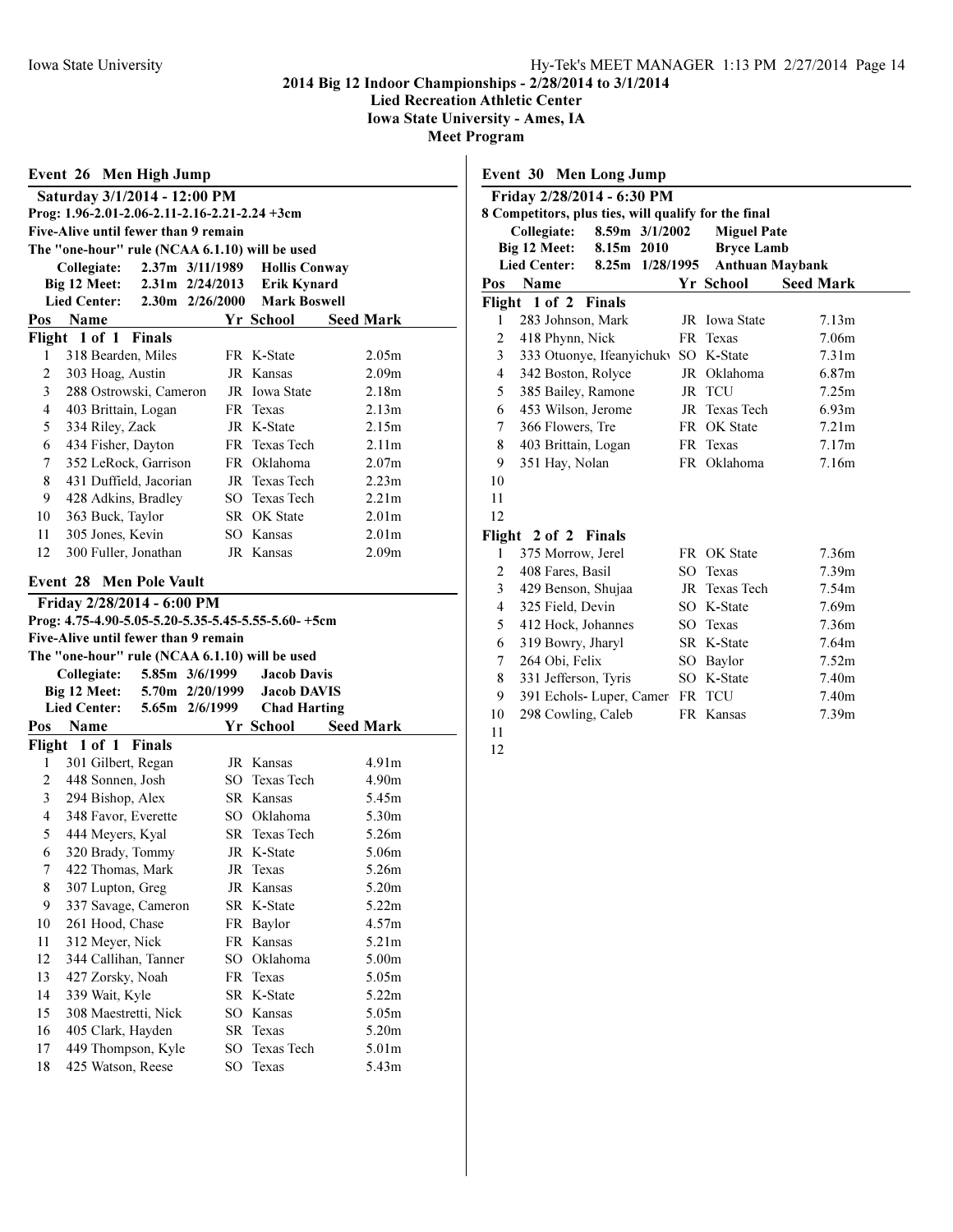Lied Recreation Athletic Center

Iowa State University - Ames, IA Meet Program

|  | 111 VV LIVE |  |  |
|--|-------------|--|--|
|  |             |  |  |

|     | Event 32 Men Triple Jump                             |             |                  |                                                      |                        |  |  |  |
|-----|------------------------------------------------------|-------------|------------------|------------------------------------------------------|------------------------|--|--|--|
|     | Saturday 3/1/2014 - 3:00 PM                          |             |                  |                                                      |                        |  |  |  |
|     | 8 Competitors, plus ties, will qualify for the final |             |                  |                                                      |                        |  |  |  |
|     | Collegiate: 17.50m 1/17/1986                         |             |                  | <b>Charlie Simpkins</b>                              |                        |  |  |  |
|     | Big 12 Meet:                                         | 16.47m 2010 |                  | <b>Bryce Lamb</b>                                    |                        |  |  |  |
|     | <b>Lied Center:</b>                                  |             | 16.77m 3/7/1998  | <b>Andrew Owusu</b>                                  |                        |  |  |  |
| Pos | Name                                                 |             |                  | Yr School                                            | <b>Seed Mark</b>       |  |  |  |
|     | Flight 1 of 1 Finals                                 |             |                  |                                                      |                        |  |  |  |
| 1   | 298 Cowling, Caleb                                   |             |                  | FR Kansas                                            | ND                     |  |  |  |
| 2   | 365 Finnie, Ryan                                     |             |                  | FR OK State                                          | 14.19m                 |  |  |  |
| 3   | 432 Edwards, Derreck                                 |             |                  | SO Texas Tech                                        | 14.69m                 |  |  |  |
| 4   | 264 Obi, Felix                                       |             |                  | SO Baylor                                            | 16.44m                 |  |  |  |
| 5   | 319 Bowry, Jharyl                                    |             |                  | SR K-State                                           | 13.84m                 |  |  |  |
| 6   | 403 Brittain, Logan                                  |             |                  | FR Texas                                             | 13.88m                 |  |  |  |
| 7   | 289 Poster, Kevin                                    |             |                  | SO Iowa State                                        | 14.74m                 |  |  |  |
| 8   | 342 Boston, Rolyce                                   |             |                  | JR Oklahoma                                          | ND                     |  |  |  |
| 9   | 325 Field, Devin                                     |             |                  | SO K-State                                           | 14.98m                 |  |  |  |
| 10  | 408 Fares, Basil                                     |             |                  | SO Texas                                             | 13.34m                 |  |  |  |
| 11  | 453 Wilson, Jerome                                   |             |                  | JR Texas Tech                                        | ND                     |  |  |  |
| 12  | 418 Phynn, Nick                                      |             |                  | FR Texas                                             | 14.63m                 |  |  |  |
| 13  | 313 Smith, Richard                                   |             |                  | SO Kansas                                            | 14.44m                 |  |  |  |
| 14  | 353 McClain, Hayden                                  |             |                  | FR Oklahoma                                          | 15.37m                 |  |  |  |
|     | <b>Event 34 Men Shot Put</b>                         |             |                  |                                                      |                        |  |  |  |
|     | Saturday 3/1/2014 - 12:00 PM                         |             |                  |                                                      |                        |  |  |  |
|     |                                                      |             |                  | 8 Competitors, plus ties, will qualify for the final |                        |  |  |  |
|     | Collegiate: 21.73m 3/14/2008                         |             |                  | <b>Ryan Whiting</b>                                  |                        |  |  |  |
|     | Big 12 Meet: 21.08m 2/23/2002                        |             |                  |                                                      | <b>Carl MYERSCOUGH</b> |  |  |  |
|     | <b>Lied Center:</b>                                  |             | 20.98m 2/11/2006 | Dan Taylor                                           |                        |  |  |  |
| Pos | <b>Name</b>                                          |             |                  | Yr School                                            | <b>Seed Mark</b>       |  |  |  |
|     | Flight 1 of 1 Finals                                 |             |                  |                                                      |                        |  |  |  |
| 1   | 452 Weldon, Kole                                     |             |                  | JR Texas Tech                                        | 20.11m                 |  |  |  |
| 2   | 411 Harris, Clint                                    |             |                  | SR Texas                                             | 15.19m                 |  |  |  |
| 3   | 399 Tabor, Sean                                      |             |                  | SR TCU                                               | 17.03 <sub>m</sub>     |  |  |  |
| 4   | 355 Perry, Austin                                    |             |                  | SO Oklahoma                                          | 18.60m                 |  |  |  |
| 5   | 436 Garcia, Jorge                                    |             |                  | <b>SR</b> Texas Tech                                 | 18.28m                 |  |  |  |
| 6   | 329 Hershberger, Ryan                                |             |                  | SR K-State                                           | 18.46m                 |  |  |  |
| 7   | 371 Levi, Itamar                                     |             |                  | FR OK State                                          | 17.34m                 |  |  |  |
| 8   | 421 Spence, Will                                     |             |                  | JR Texas                                             | 18.54m                 |  |  |  |
| 9   | 292 Schilb, Scott                                    |             | FR               | Iowa State                                           | 15.65m                 |  |  |  |
| 10  | 302 Golen, Paul                                      |             | FR               | Kansas                                               | 15.39m                 |  |  |  |
| 11  | 282 Jeuschede, Jan                                   |             | SO <sub>1</sub>  | Iowa State                                           | 18.36m                 |  |  |  |
| 12  | 437 Gooch, Kyle                                      |             | SO               | Texas Tech                                           | 16.39m                 |  |  |  |
| 13  | 407 Crouser, Ryan                                    |             | SO               | Texas                                                | 21.23m                 |  |  |  |
| 14  | 357 Sergent, Tyler                                   |             | JR               | Oklahoma                                             | 16.69m                 |  |  |  |
| 15  | 414 Jakobsson, Blake                                 |             | JR               | Texas                                                | 15.02m                 |  |  |  |

|                | <b>Event 36 Men Weight Throw</b>                     |               |                  |  |
|----------------|------------------------------------------------------|---------------|------------------|--|
|                | Friday 2/28/2014 - 3:00 PM                           |               |                  |  |
|                | 8 Competitors, plus ties, will qualify for the final |               |                  |  |
|                | Collegiate: 25.08m 3/9/2007 Kibwe Johnson            |               |                  |  |
|                | Big 12 Meet: 23.74m 2/22/2002 Scott RUSSELL          |               |                  |  |
|                | Lied Center: 24.86m 1/24/2003 Libor Charfeitag       |               |                  |  |
| Pos            | Name                                                 | Yr School     | <b>Seed Mark</b> |  |
|                | Flight 1 of 1 Finals                                 |               |                  |  |
| 1              | 452 Weldon, Kole                                     | JR Texas Tech | 19.68m           |  |
| 2              | 336 Roe, Alex                                        | SR K-State    | 18.09m           |  |
| $\mathfrak{Z}$ | 421 Spence, Will                                     | JR Texas      | 17.45m           |  |
| 4              | 354 Nguyen, Charles                                  | FR Oklahoma   | 17.89m           |  |
| 5.             | 411 Harris, Clint                                    | SR Texas      | 17.51m           |  |
| 6              | 329 Hershberger, Ryan                                | SR K-State    | 16.60m           |  |
| 7              | 414 Jakobsson, Blake                                 | JR Texas      | 17.89m           |  |
| 8              | 285 Kelley, Henry                                    | JR Iowa State | 17.94m           |  |
| 9              | 297 Cooper, Mitchell                                 | FR Kansas     | 16.22m           |  |
| 10             | 374 Miller, Nick                                     | JR OK State   | 21.99m           |  |
| 11             | 399 Tabor, Sean                                      | SR TCU        | 16.99m           |  |
| 12             |                                                      |               |                  |  |
|                |                                                      |               |                  |  |

## Event 38 Heptathlon: #1 Men 60 Meter Dash

| Friday 2/28/2014 - 11:00 AM<br><b>Lied Center:</b><br>6.59 2/8/1997<br><b>Marcel Carter</b> |                       |  |               |                  |  |  |  |
|---------------------------------------------------------------------------------------------|-----------------------|--|---------------|------------------|--|--|--|
|                                                                                             | Lane Name             |  | Yr School     | <b>Seed Time</b> |  |  |  |
|                                                                                             | Section 1 of 1 Finals |  |               |                  |  |  |  |
| 1                                                                                           |                       |  |               |                  |  |  |  |
| $\overline{2}$                                                                              | 332 Kregers, Reinis   |  | SO K-State    | NT               |  |  |  |
| 3                                                                                           | 415 Mahler, Wolf      |  | FR Texas      | 7.03             |  |  |  |
| 4                                                                                           | 268 Vildosola, Henry  |  | SR Baylor     | 7.28             |  |  |  |
| 5                                                                                           | 291 Sanderson, Taylor |  | SO Iowa State | 7.15             |  |  |  |
| 6                                                                                           | 323 Dick, Devin       |  | SR K-State    | 7.27             |  |  |  |
| 7                                                                                           | 252 Brook, Hunter     |  | SR Baylor     | 7.41             |  |  |  |
| 8                                                                                           | 322 Deterding, Adam   |  | FR K-State    | NT               |  |  |  |

## Event 38 Heptathlon: #5 Men 60 Meter Hurdles

| Saturday 3/1/2014 - 11:00 AM<br>Lanes: 2-4-6-8 w/ hurdle outside lane 8 |            |                  |  |  |  |  |  |
|-------------------------------------------------------------------------|------------|------------------|--|--|--|--|--|
| Lane Name                                                               | Yr School  | <b>Seed Time</b> |  |  |  |  |  |
| Section 1 of 2 Finals                                                   |            |                  |  |  |  |  |  |
| 1                                                                       |            |                  |  |  |  |  |  |
| 2<br>332 Kregers, Reinis                                                | SO K-State | 8.81             |  |  |  |  |  |
| 3                                                                       |            |                  |  |  |  |  |  |
| 268 Vildosola, Henry<br>4                                               | SR Baylor  | 8.85             |  |  |  |  |  |
| 5                                                                       |            |                  |  |  |  |  |  |
| 252 Brook, Hunter<br>6                                                  | SR Baylor  | 8.74             |  |  |  |  |  |
|                                                                         |            |                  |  |  |  |  |  |
| 8                                                                       |            |                  |  |  |  |  |  |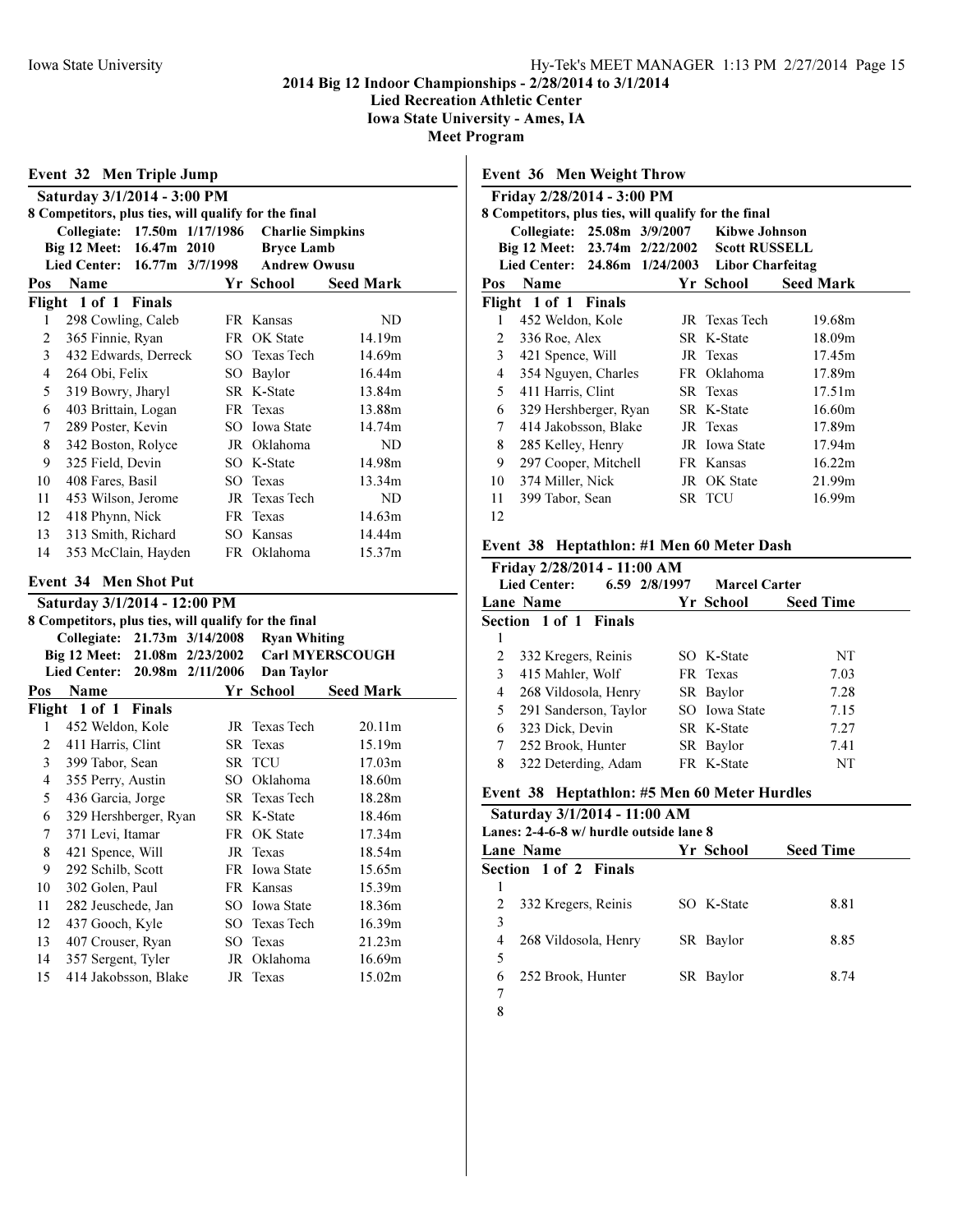#### 2014 Big 12 Indoor Championships - 2/28/2014 to 3/1/2014

Lied Recreation Athletic Center

Iowa State University - Ames, IA

Meet Program

### Section 2 of 2 Finals...(Event 38 Heptathlon: #5 Men 60 Met

| 2           | 415 Mahler, Wolf      | FR Texas      | 8.44 |
|-------------|-----------------------|---------------|------|
| $\mathbf 3$ |                       |               |      |
| 4           | 322 Deterding, Adam   | FR K-State    | 8.31 |
|             |                       |               |      |
| 6           | 291 Sanderson, Taylor | SO Iowa State | 8.30 |
|             |                       |               |      |
| 8           | 323 Dick, Devin       | SR K-State    | 8.36 |
|             |                       |               |      |

# Event 38 Heptathlon: #4 Men High Jump

|     | Friday 2/28/2014 - 2:30 PM<br>3cm increments working back from 2.21m |                    |                  |
|-----|----------------------------------------------------------------------|--------------------|------------------|
|     | Lied Center: $2.31m$ $2/24/2013$                                     | <b>Erik Kynard</b> |                  |
| Pos | <b>Name</b>                                                          | Yr School          | <b>Seed Mark</b> |
|     | Flight 1 of 1 Finals                                                 |                    |                  |
| 1   | 323 Dick, Devin                                                      | SR K-State         | NH               |
| 2   | 252 Brook, Hunter                                                    | SR Baylor          | NH               |
| 3   | 322 Deterding, Adam                                                  | FR K-State         | NH               |
| 4   | 291 Sanderson, Taylor                                                | SO Iowa State      | NH               |
| 5   | 268 Vildosola, Henry                                                 | SR Baylor          | NH               |
| 6   | 332 Kregers, Reinis                                                  | SO K-State         | NH               |
| 7   | 415 Mahler, Wolf                                                     | FR Texas           | NH               |
| 8   |                                                                      |                    |                  |

# Event 38 Heptathlon: #6 Men Pole Vault Saturday 3/1/2014 - 11:45 AM 10cm increments working back from 5.45m Lied Center: 5.65m 2/6/1999 Chad Harting Pos Name Yr School Seed Mark Flight 1 of 1 Finals 332 Kregers, Reinis SO K-State NH 2 415 Mahler, Wolf FR Texas NH 268 Vildosola, Henry SR Baylor NH 322 Deterding, Adam FR K-State NH 252 Brook, Hunter SR Baylor NH 291 Sanderson, Taylor SO Iowa State NH 323 Dick, Devin SR K-State NH

# Event 38 Heptathlon: #2 Men Long Jump

|     | Lied Center: 8.24m 1/28/1995 | <b>Anthuan Maybank</b> |                  |
|-----|------------------------------|------------------------|------------------|
| Pos | Name                         | Yr School              | <b>Seed Mark</b> |
|     | Flight 1 of 1 Finals         |                        |                  |
| 1   | 322 Deterding, Adam          | FR K-State             | ND.              |
| 2   | 268 Vildosola, Henry         | SR Baylor              | ND.              |
| 3   | 415 Mahler, Wolf             | FR Texas               | ND.              |
| 4   | 332 Kregers, Reinis          | SO K-State             | ND.              |
| 5   | 252 Brook, Hunter            | SR Baylor              | ND.              |
| 6   | 323 Dick, Devin              | SR K-State             | ND.              |
| 7   | 291 Sanderson, Taylor        | SO Iowa State          | ND.              |
| 8   |                              |                        |                  |
| 9   |                              |                        |                  |